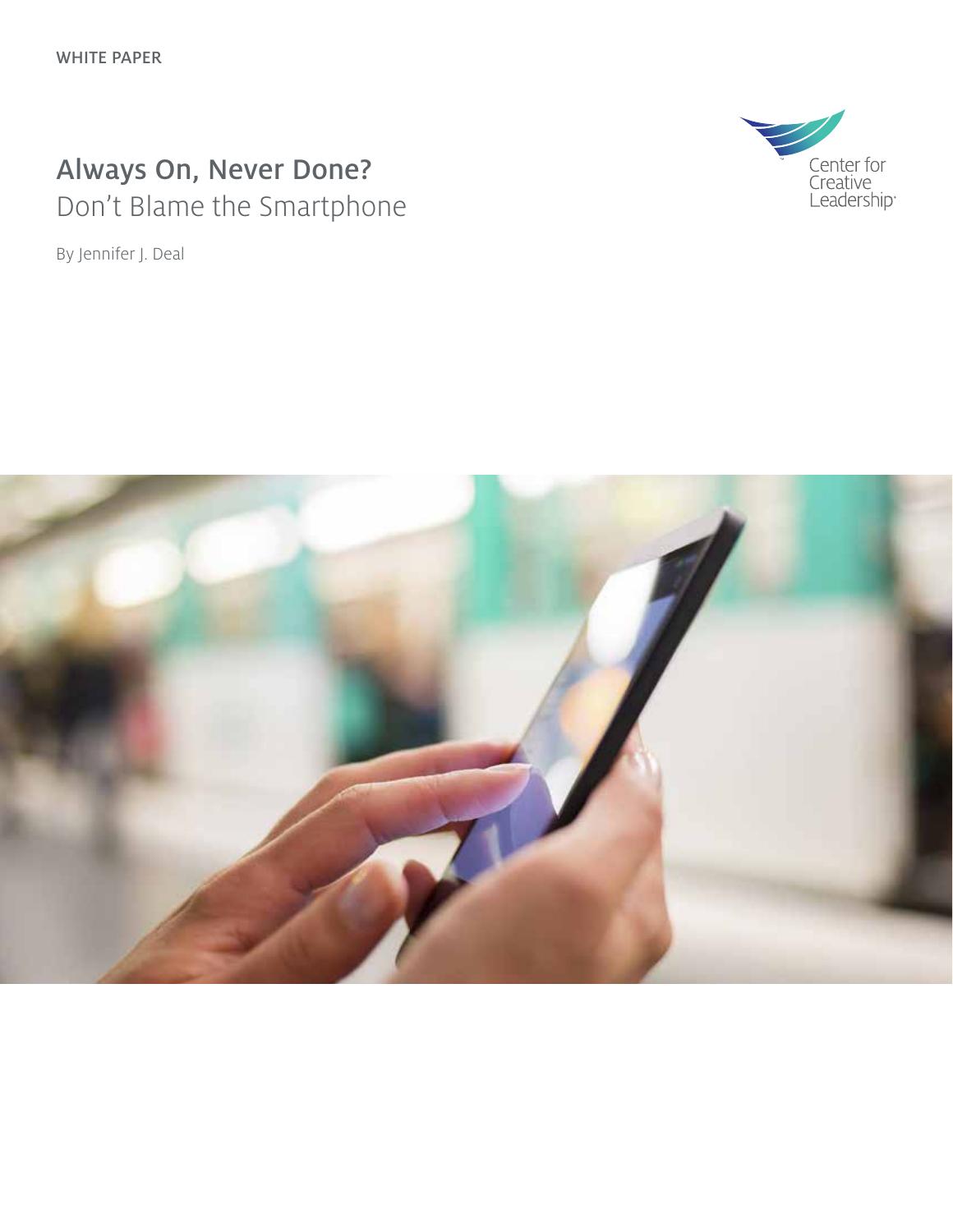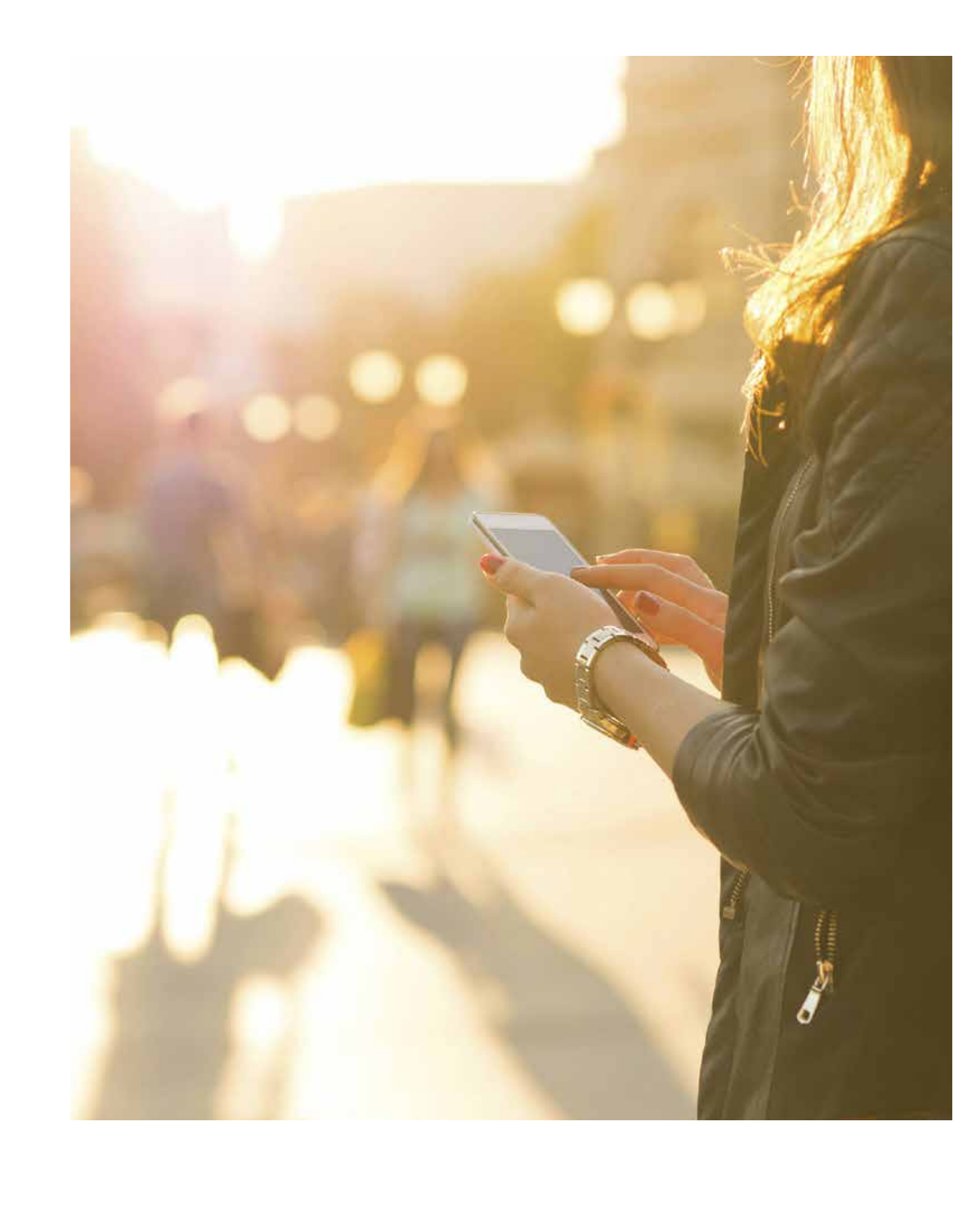

# Contents

| <b>Executive Summary</b>                  | 1              |
|-------------------------------------------|----------------|
| The Effect of Using a Smartphone for Work | 3              |
| Who We Surveyed                           | $\overline{4}$ |
| Stop Wasting My Time!                     | $\circ$        |
| "Herding Cats"                            | 10             |
| Time Waster                               | 12             |
| Poor Process                              | 13             |
| Inadequate Infrastructure                 | 18             |
| What To Do About Time Wasters             | 19             |
| Conclusion                                | 22             |
| Endnotes                                  | 23             |
| About The Author                          | 24             |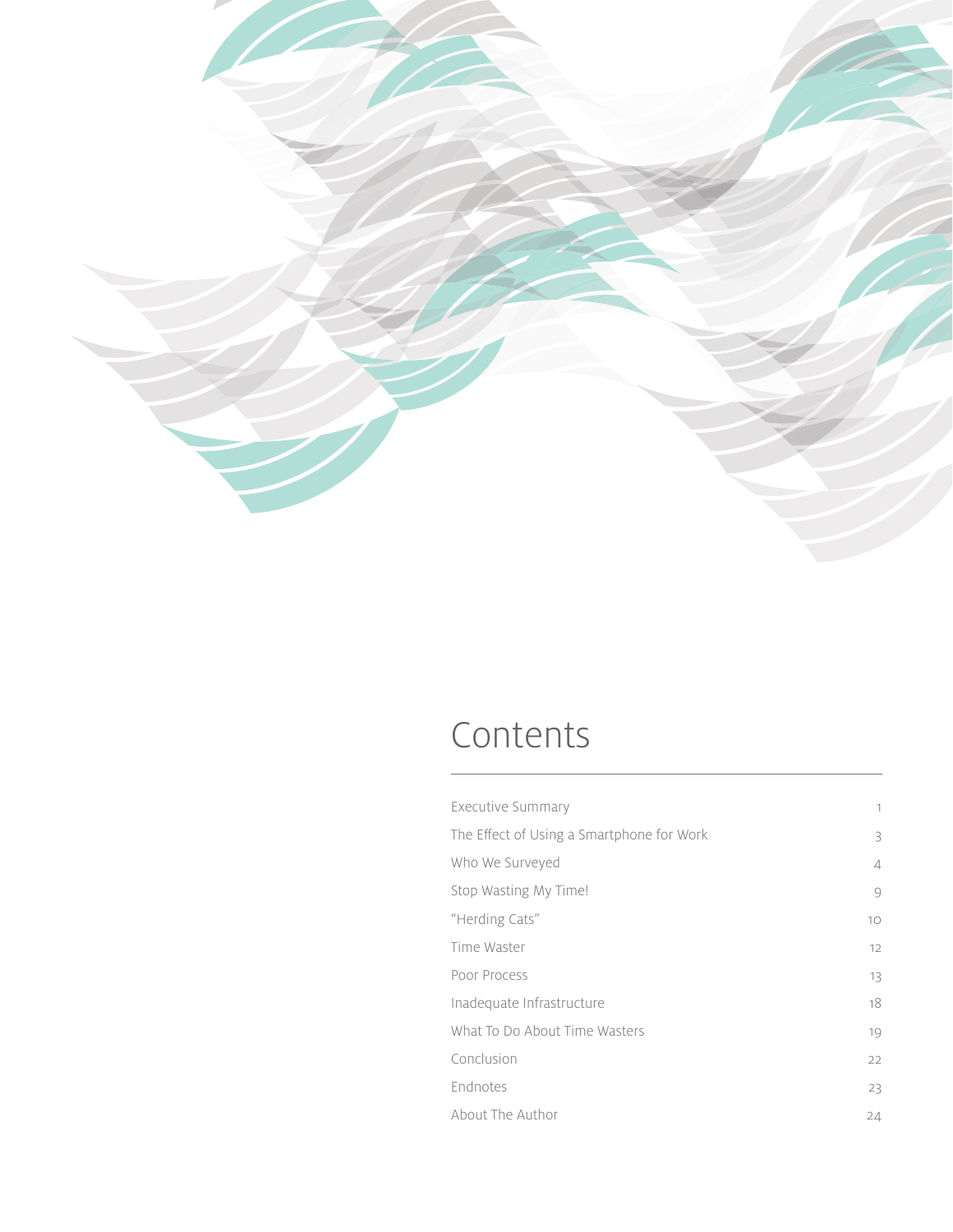## Executive Summary

The use of smartphones to stay connected to work 24/7 is so common that it's now considered the "new normal." People are fatigued and angry about being always on and never done; the lines between their personal and professional lives blurred if not completely eliminated. But our groundbreaking research has uncovered some surprising information about the drivers and the impacts of this new normal.

We've found that professionals, managers, and executives who carry smartphones for work report interacting with work a whopping 13.5 hours every workday, (72 hours per week including weekend work). We've also found that, on average, they have only about three hours on workdays for "discretionary" activities such as being with their family, exercising, showering, and all of those chores at home that someone has to do. Startlingly, they don't blame technology for this dilemma that has them scrambling to manage their personal lives. They blame their companies—specifically, poor process, people (and time) management that is robbing them of their equilibrium and ability to recharge.

In essence, technology and the "always on" expectations of professionals enable organizations to mask poor processes, indecision, dysfunctional cultures, and subpar infrastructure because they know that everyone will pick up the slack. Can't make a decision? Call another meeting to "process." Have a fear-based culture? Copy a bazillion people on every e-mail so your backside is covered. Can't manage time properly? Keep staff waiting for a decision and they'll just work all night to make the deadline. This creates meeting and e-mail overload and institutional churn so overwhelming that even the most adept manager has trouble keeping his/her head above water.

So while technology may be a logical scapegoat, it is actually just a new-age mask for an age-old problem: poor management and poor leadership. But now, the stakes are higher as professionals begin to ask, "Where did my life go?"

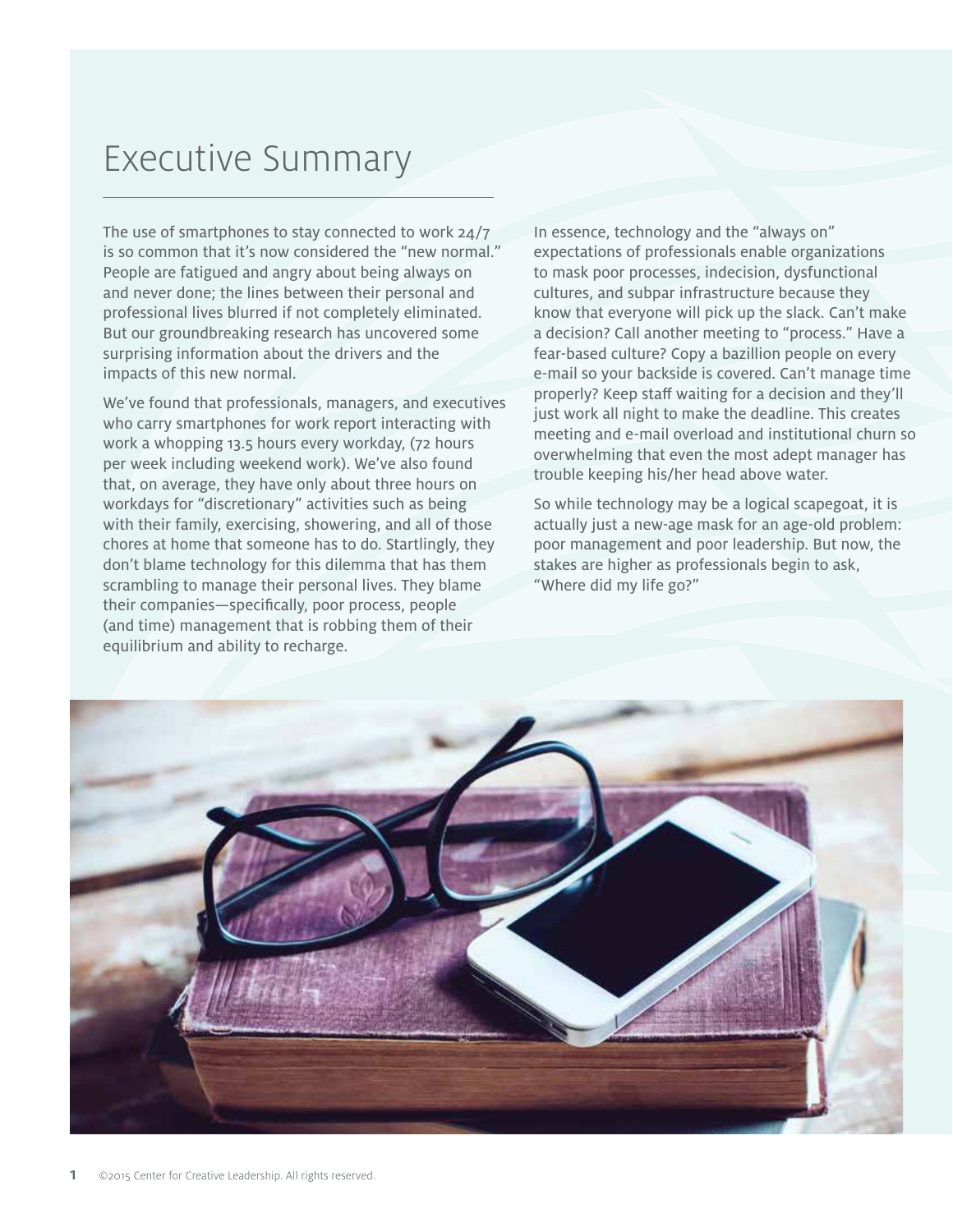

They start work about 6 a.m., often before their first cup of coffee. Their work continues without real breaks for breakfast and lunch, and often without a break for dinner. Work continues until they go to bed at night, often as late as 11 p.m. or midnight. Some are in and out of work mode for as much as 18 hours a day. In between, they have to manage everything at home as well, including balancing the needs of their families and households with the demands of work. No, these aren't people living on subsistence wages in a Third World country. This is the 21st century sweatshop, the daily reality for many executives, managers, and professionals (EMPs) around the world who work flexibly via their smartphones.

Many EMPs say they are worn out, feeling they are kept on an electronic leash by their organization. They understand the necessities of work flow wrought by the global economy, and they don't mind working long hours because they are paid well and enjoy their work. They get a thrill out of always being needed by their organization, and like the feeling that they are important enough that the work can't get done without them. At the same time, they feel they're the proverbial hamster on a wheel. They may love the running, but they don't love it all the time. And they feel like in work mode almost every waking minute during the workweek—and our research shows that their perception is just about right.

In a 2012 survey of 483 EMPs we found that 78% of our sample used smartphones to enable flexible work. Sixty percent of those who use smartphones for work are connected to work 13.5 or more hours a day five days a week, and spend about five hours on weekends scanning e-mails, for a total of about 72 hours a week connected to work. This is 67% more than the average 43-hour workweek quoted by the U.S. Bureau of Labor Statistics, and is 44% more than the approximately 50-hour workweek respondents to CCL's World Leadership Survey report.

While 72 hours a week sounds like a lot (and is), it sounds even worse when you look at the workweek. If someone is connected to work 13.5 hours a day and sleeps about 7.5 hours a night (the amount recommended by scientists to manage stress most effectively), that leaves three hours a day Monday-Friday to do everything else they need to do. Do chores around their home. Exercise. Spend time with family. Prepare meals. Help their children with homework. Shower. Relax?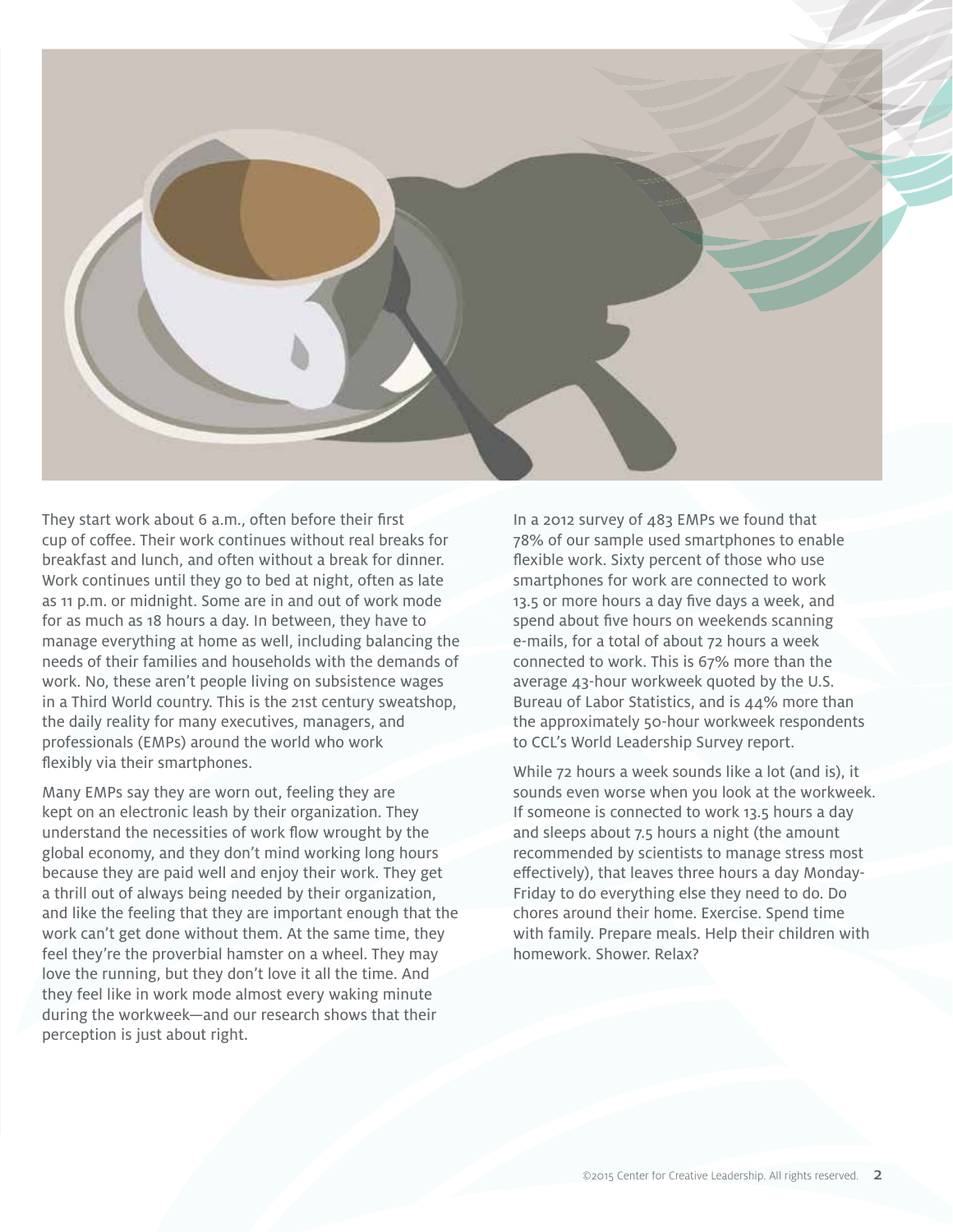# The Effect of Using a Smartphone for Work

EMPs in flexible workplaces who use a smartphone for work are connected with their workplace for more hours a day than are those who don't use smartphones, regardless of gender, managerial level, organizational sector, or generation. In our sample, 60% of EMPs who use a smartphone for business work between 13.5 and 18.5 hours a day, while only 29% of those who do not use a smartphone to enable flexibility are connected with work that many hours on average.



## Percent connected to work  $13.5 - 18.5$  hours a day

It is generally assumed that EMPs who use smartphones for business are more likely to shift their time and take care of personal tasks during work time, so they aren't working more hours than anyone else, they're just working them over a longer time period. We didn't find that. We found that EMPs who use smartphones are **not** more likely to say that they take care of personal tasks during work hours. In fact, 89% of both smartphone-carrying and non-smartphonecarrying respondents said that they attend to personal tasks during work hours. This means that smartphone-carrying respondents who are connected to work 13.5–18.5 hours a day, and non-smartphone-carrying respondents who are connected with work 8–10 hours a day each take time during their day to attend to personal tasks.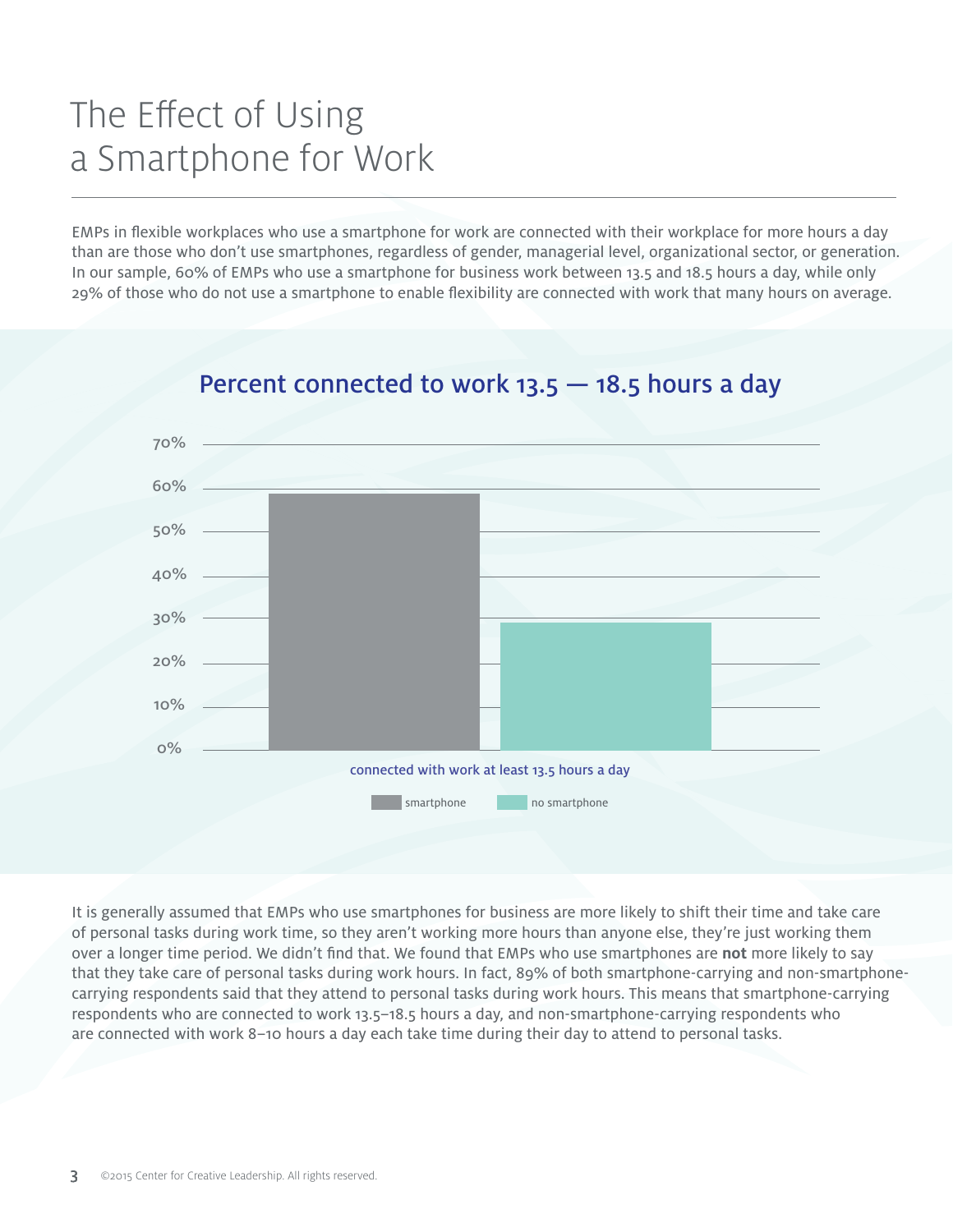## Who We Surveyed

In September and October of 2012, 483 respondents filled out an online survey focused on smartphone use and time-wasters at work. The sample is as follows:

- 52% male, 48% female
- 75% of the data from the USA; 25% from 36 other countries
- 7% aged 25–34, 31% aged 35–44, 21% aged 45–49, 19% aged 50–54, 20% aged 55–64, 2% aged 65 or over
- 53% work for an international organization, 28% for a national organization, 19% for a local organization
- 35% work for organizations that have fewer than 500 employees, 31% work for organizations that have between 500 and 10,000 employees, 33% of respondents work for organizations that have more than 10,000 employees
- 59% work in for-profit corporations, 8% in education, 8% in government, 12% in nonprofit organizations, 13% in other types of organizations
- 28% professional staff, 19% first-level manager, 17% manager of managers, 19% manager of a division or function, 18% are executives

In addition to the survey, interviews were conducted with 21 professional staff, managers, and executives in industries including tech, biotech, retail, and professional services. The interviews discussed in the article come from this sample.

Specific information about the respondents has been changed to protect their identity.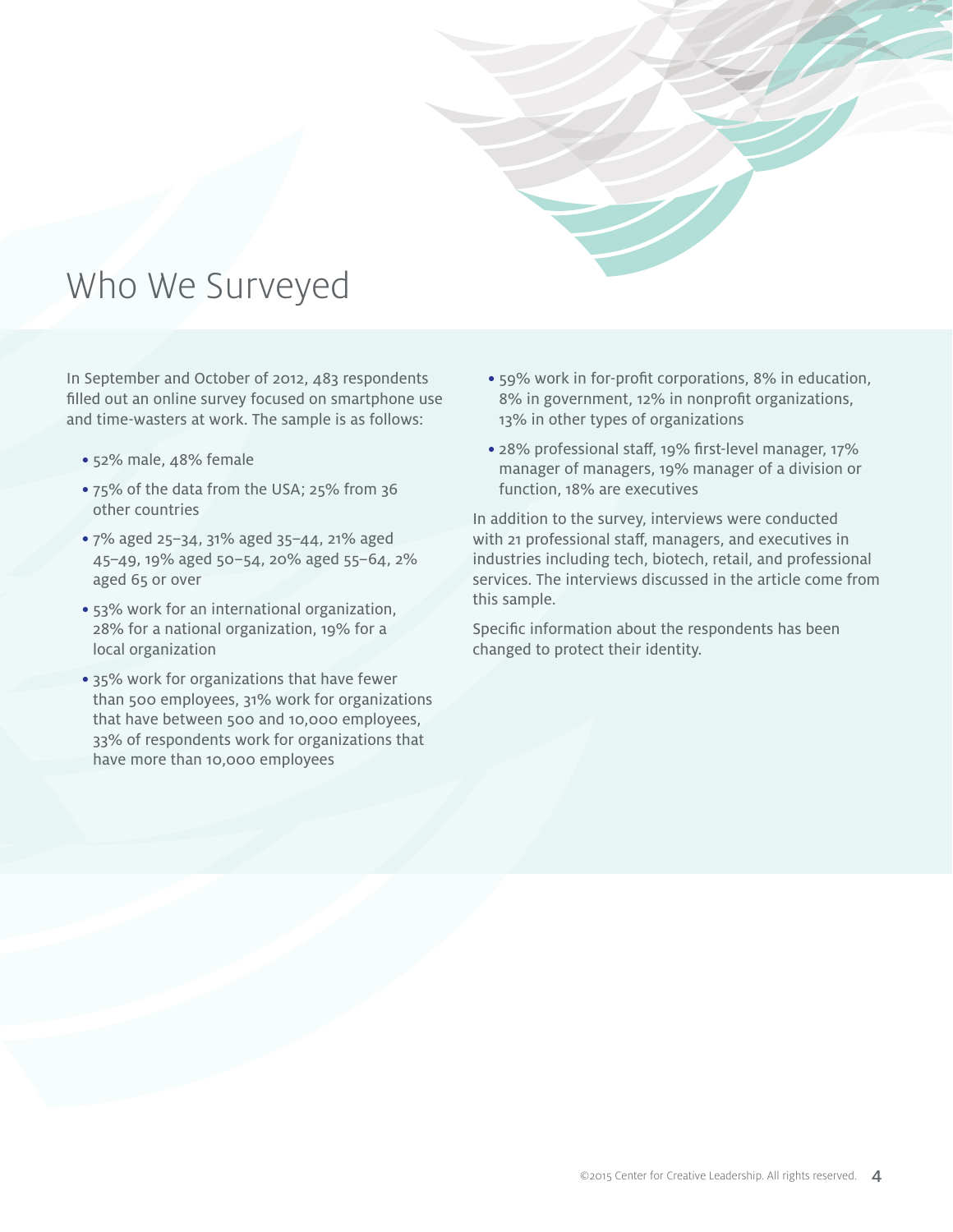Whether or not someone uses a smartphone for work is related to their level in the organization, with those at higher levels being more likely to carry one than those at lower levels.



## Percent saying they use a smartphone for work, by level

EMPs in flexible workplaces who use a smartphone for work are more likely to believe that their boss, team members, and clients expect them to respond during evenings and weekends. This is especially true of higher-level managers who use a smartphone for work. While professionals thought they should respond, it was higher-level managers and executives who felt they had an obligation to answer e-mail. Some of the EMPs we interviewed spoke about how angry colleagues were when they didn't respond quickly, even when it was during off-hours, on a weekend, or a holiday. One executive talked about how her boss was angry when he hadn't received a response from her before 7 a.m. (He'd sent the e-mail at 2 a.m.).



## Percent agreeing they need to respond to their boss evening and weekends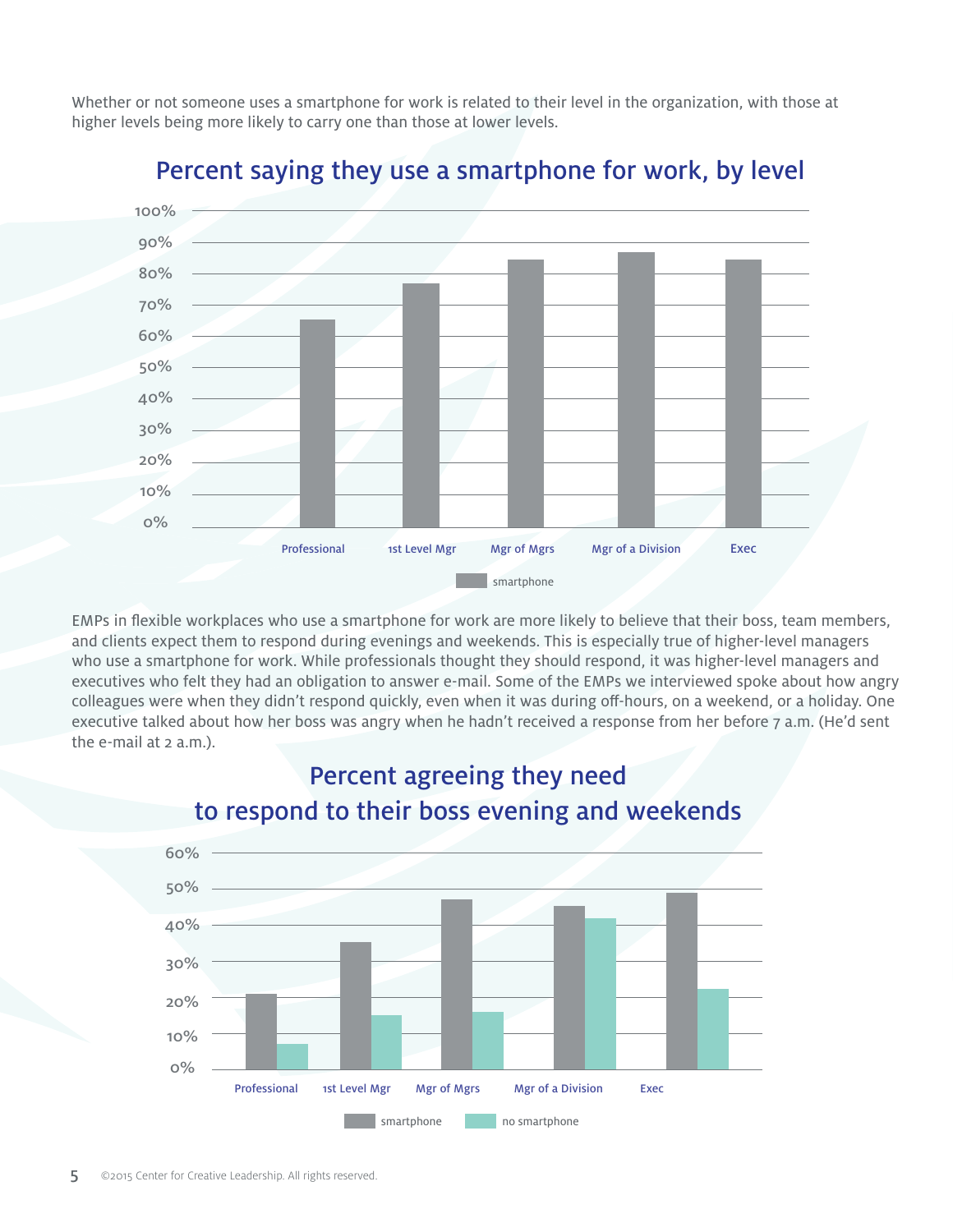Are EMPs who use smartphones for work actually expected to respond to their boss or team during evenings and weekends, or do they just feel they need to? Some researchers<sup>2</sup> have found that carrying a smartphone increases stress because people feel compelled to keep abreast of everything going on (both work and personal). Some have suggested that many people feel a compulsion to check e-mail every time the phone buzzes, much as Pavlov's dogs salivated every time they heard the bell, whether or not it was time for food. Unlike Pavlov's dogs, many people check because they feel they must to keep their job. While for some people checking e-mail after-hours may be truly voluntary (and not checking primarily a matter of self-discipline), in many cases it is clearly a job requirement. For example, the following is an e-mail sent by a partner in a law firm to the whole firm, reminding attorneys there that they are expected to be accessible 24/7.

**From: William \_\_\_\_\_\_ To: Attorneys. Time: 9:21 a.m. Re: CHECK YOU [sic] E-mailS OFTEN**

Now more than ever there are many talented lawyers and law firms competing for our business. Doing really good legal work is not enough. Clients expect that and well they should given what we charge for our services You must all realize that we are in a service business. In this day and age of faxes, e-mails, internet, etc. clients expect you to be accessible  $24\sqrt{7}$ . Of course, that is something of an exaggeration — but not much.

**LESSON NUMBER ONE:** You should check your e-mails early and often. That not only means when you are in the office, it also means after you leave the office as well. Unless you have very good reason not to (for example when you are asleep, in court or in a tunnel), you should be checking your e-mails every hour. One of the last things you should do before you retire for the night is to check your e-mail. That is why we give you blackberries. I can assure you that all of our clients expect you to be checking your e-mails often. I am not asking you to do something we do not do ourselves. I can assure you that John \_\_\_\_\_, Peter \_\_\_\_\_, Mike \_\_\_\_\_, Faith \_\_\_, Fred \_\_\_\_\_, etc. all check their e-mails often.

Yesterday I was working with a relatively new associate on a project which both he and I knew was a rush. It was for a relatively new client whom we were trying to impress. The associate did a nice job under pressure. Before I left the office at about 7:30 I sent an e-mail to this associate asking him to perform a task — fax a draft letter for review and comment. I assumed the task was done. Turns out the associate left the office and did not check his e-mails until this morning. I assumed the task had been completed. It had not been. In this case it was no harm no foul, but I think we can all imagine scenarios when this could be a disaster.

http://abovethelaw.com/2009/10/quinn–emanuel–believes–in–c–b–a–check–blackberryalways/?show=comments#comments

The author of the e-mail says quite directly that they give staff a mobile device so they can check e-mail all the time. He specifically says that the last thing staff members should do before they go to bed is to check e-mail. While it is rare to see such specific instructions sent out in a general e-mail (at least one that gets posted online), this expectation is consistent with what the EMPs interviewed said was expected of them.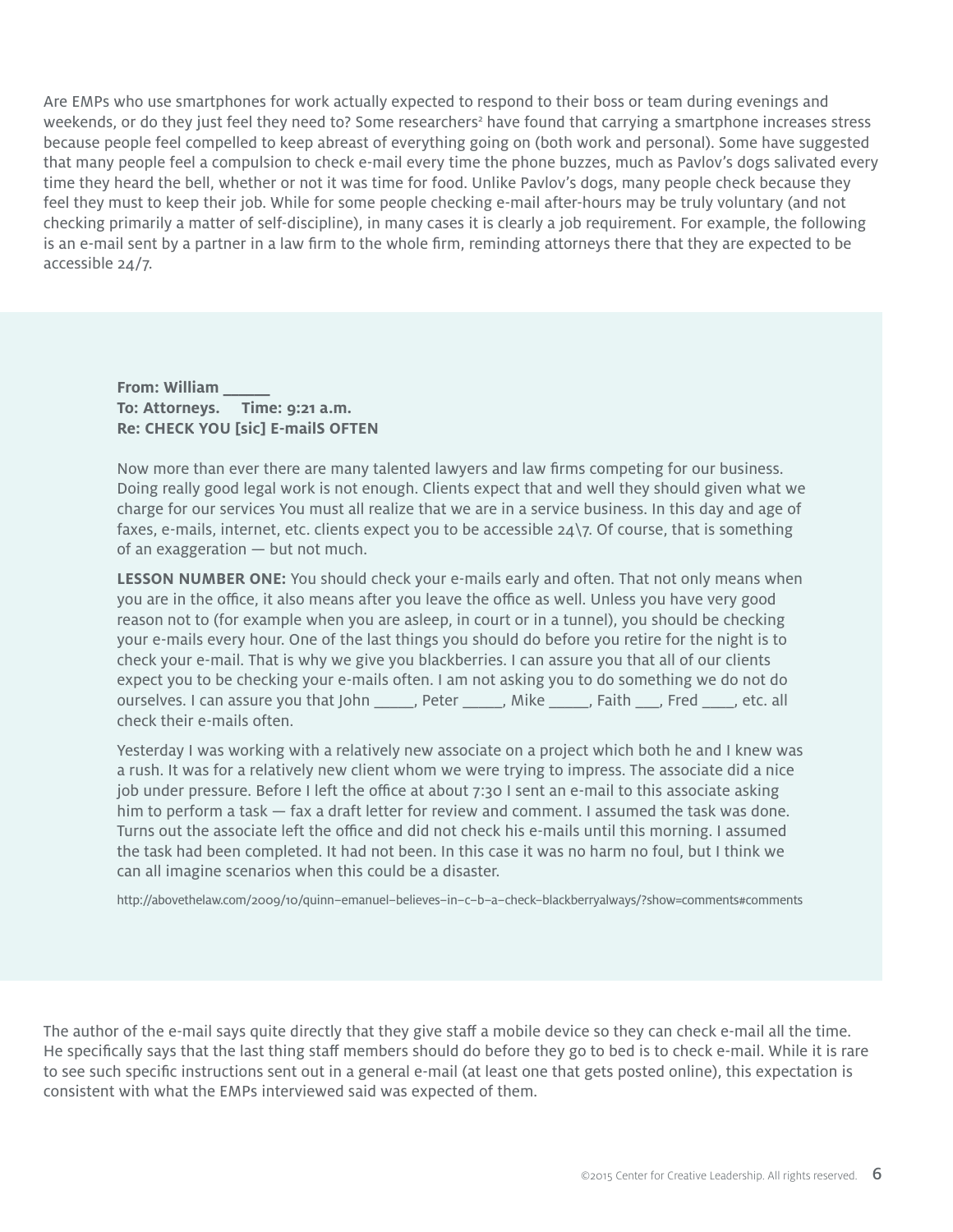When asked if they could realistically stop checking e-mail on evenings and weekends and keep their jobs, respondents said that they could not. Their reality is that businesses—and clients—are now used to people being able to work whenever (and wherever) the organization or the client wants them to. That is the result of the " flexible workplace."

For example, one of the EMPs interviewed showed that he had received 53 e-mails on a Saturday. These weren't joke e-mails, spam, or FYIs; they were messages that he was expected to read and respond to on the same day. While this might be unremarkable if there was a big Monday deadline, this is what happens to him every weekend. His business uses the 24-hour clock to maintain a competitive advantage. Rather than having managers in different time zones hand off work to each other like a relay team does

so the race can continue while other team members are resting, the business simply has the managers work more hours. Executives who were asked about this practice said leaders in many organizations believe relying on the same staff to do the work despite the hours it requires results in substantial cost savings for the organization. They said they had seen no cost-benefit analysis of the practice that took into account the negative effects on health and productivity that are a direct result of working more than 40 hours a week.<sup>1</sup>

At this point you're likely saying *Ok, I've got it. Smartphones,*  which enable workplace flexibility, are making our already demanding lives even more difficult. If I can avoid using a *smartphone for work, I'll be less stressed and feel less overworked.* But our research found that the story isn't quite so simple.



# The Not-So-Simple Reality

Most of the EMPs we interviewed would prefer to work fewer hours, but they understand that the jobs they have chosen come with both a larger paycheck and a higher number of work hours. Though they don't particularly like working so many hours, they don't get upset about it when it is actually necessary, such as to communicate with a team in India. We also heard from them that there's a large degree of *time macho*, as Anne-Marie Slaughter describes it: ("Why Women Still Can't Have It All" from *The Atlantic Magazine*).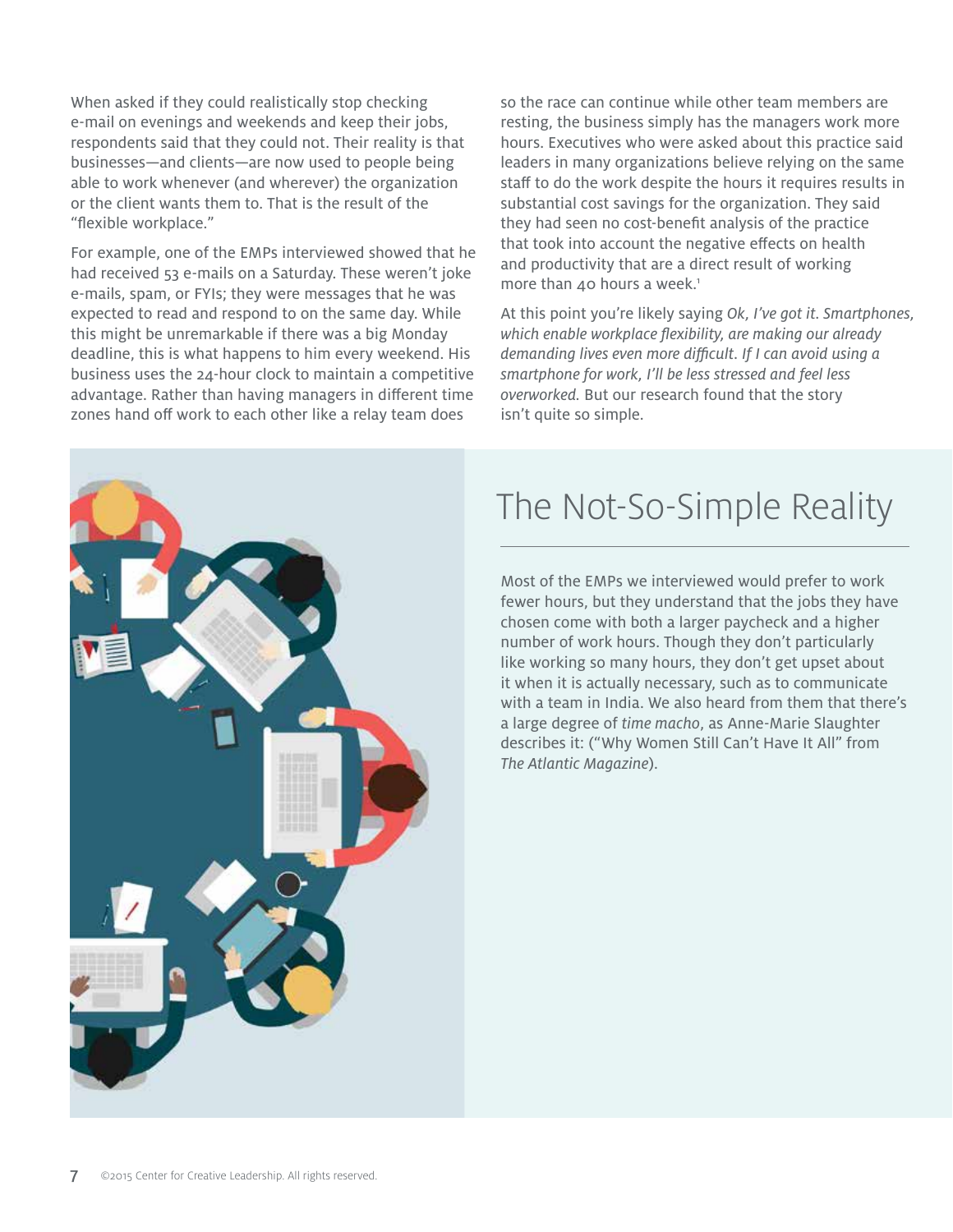

EMPs know they have to work long hours, and 60% of survey respondents and all of the EMPs we interviewed said they appreciate the flexibility having a smartphone affords them. They like being able to leave work to go to a child's performance or sporting event, or to go to lunch with a colleague, all while still being able to keep on top of what is going on at work. They appreciate being able to manage e-mail before arriving at work to make the workday more efficient, and after they have gone home so they and the organization can be more productive.

#### They don't see smartphone-enabled flexibility—and the resulting unending connectivity—as the problem.

They believe that the real problem is organizational inefficiencies that are masked and enabled by the flexibility the smartphone allows—ine fficiencies that organizations can get away with because the EMPs are (as one interviewee characterized it) kept on an electronic leash that the organization can yank at will. In the past (that not-too-long-ago time when organizations had some difficulty finding you after you had gone home), organizations had an interest in ensuring that a professional's time in the office was used relatively efficiently because that time was restricted. Yes, time was still wasted, but the organization paid the price for inefficiency, not the individual. People were issued pencils rather than smartphones, and when they put the pencils down and left the office, they were (mostly) done for the day.

Today the pencils never get put down. EMPs may be working "flexibly," but the work never stops, and EMPs are left paying the price for the time the organization wastes. The dark side of 24/7 connectivity that comes with the flexible workplace is that people feel they are **always on, never done.** And they blame their organizations for this. Not their smartphones.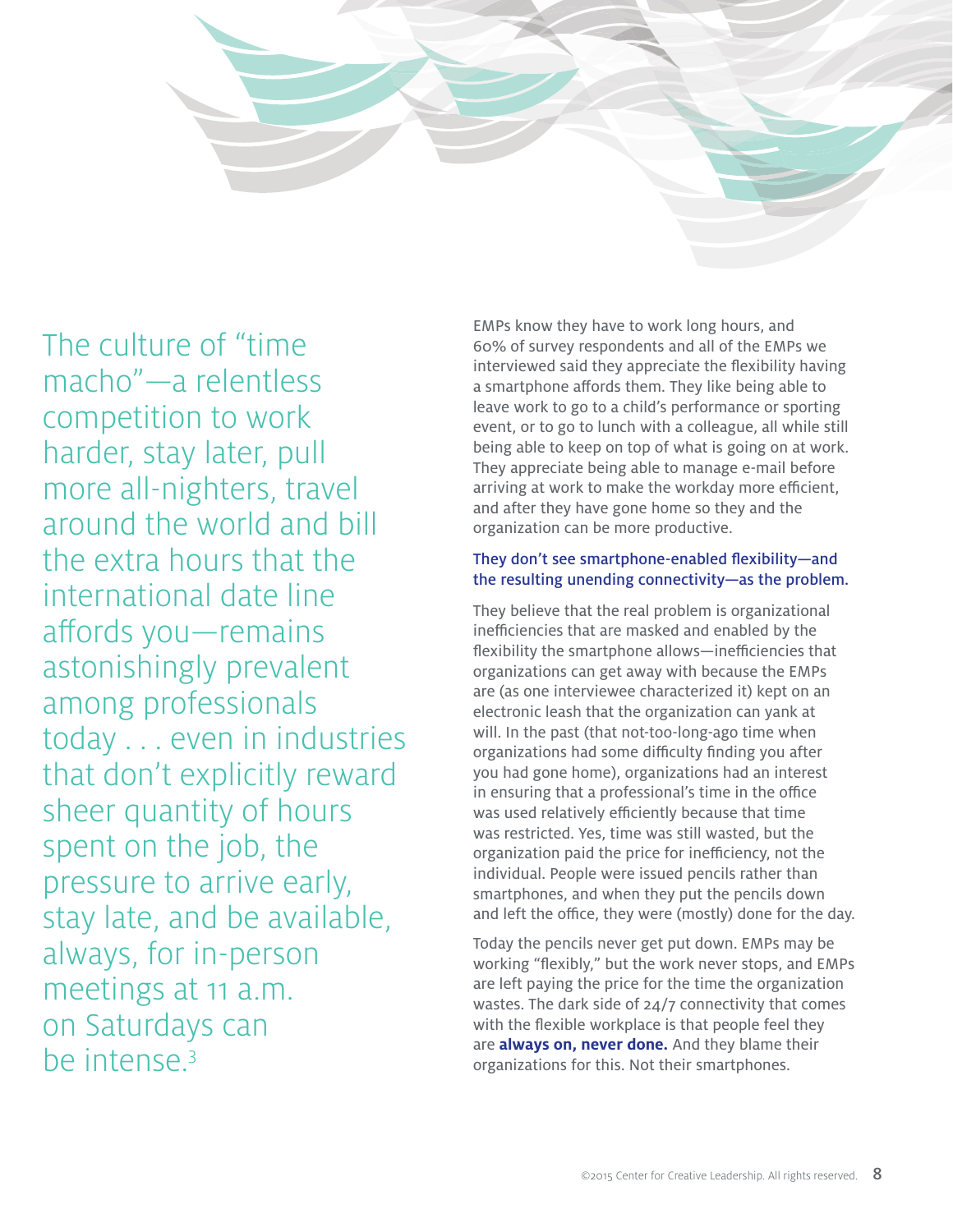# Stop Wasting My Time!

While EMPs don't mind working necessary long hours, what they resent—and get truly incensed about—are the unnecessary hours they work. For example, they resent the "emergency" meetings that aren't a result of real emergencies, instead result from executives being unwilling to make decisions. They resent the old computers and outdated software that run slowly and waste their time, so that the company can save a small amount of money. They resent project plans being changed frequently because the leaders above them in the organization can't stick with a strategy. They resent spending time in interminable meetings that are poorly planned and don't move work forward. They resent management's unwillingness to prioritize projects because it doesn't want the political fallout. They resent being asked to do the work three people did six months ago because the other two people left and the organization wants to save two salaries. They resent their project being delayed because of a bottleneck resulting from someone else having to do two jobs. They resent bosses evaluating them for promotion based on whether they are willing to "do whatever it takes" (read as: Work all hours in the day and on weekends), when "doing whatever it takes" is a daily occurrence because the evaluating boss causes the fire drills.

EMPs believe that their bosses waste a lot of their time, and the time wastage results from organizational practices that have nothing to do with workplace flexibility or the smartphone itself. Our research shows that people see the big wasters of time at work as fitting into three categories:

**Herding cats:** too many people involved in decisionmaking, constantly changing focus/goals from the executive team, not knowing which work has priority

**Poor process:** unnecessary e-mails, poor project planning, unnecessary meetings, poorly planned meetings

**Inadequate infrastructure:** slow computers and outmoded technology systems



**Question:** What wastes your time?

### **Answer:**

The intentional use of ambiguity as a management tool.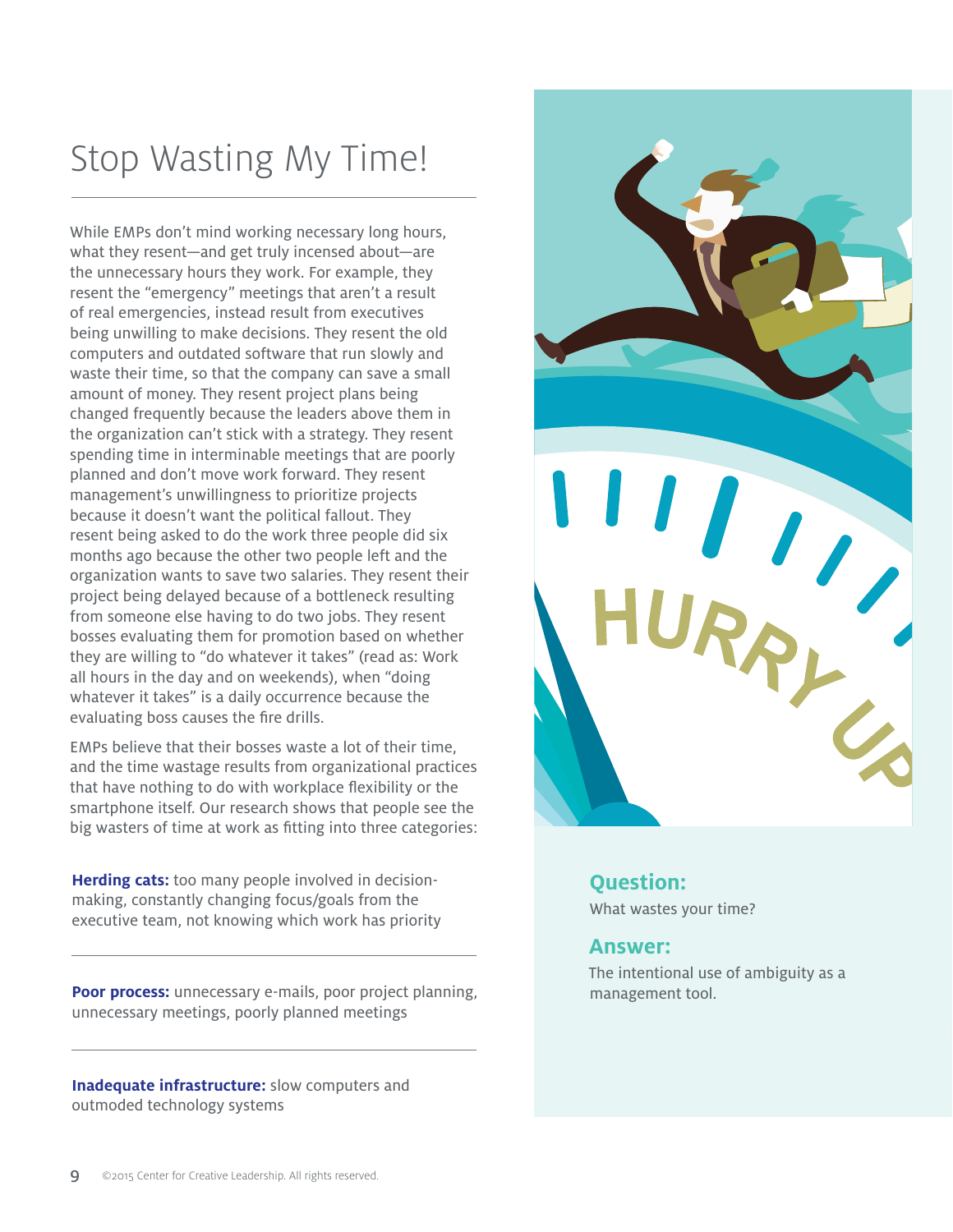# "Herding Cats"

While historically people have thought of organizations as highly structured, top-down, and focused on moving lockstep together in a particular direction, a current common organizational issue is less about too much structure and more about too little. While organizations in the past could have been compared with the Borg (a group in *Star Trek* who were mind linked and incapable of independent action), interviewees said that getting something done in an organization today is more often likened to herding cats because of the unexpected shifts in direction and lack of consistency.

While this lack of consistency is seen by all levels within the organization, it is perceived differently by respondents at different levels. Overall, 74% of respondents said that the constantly changing focus and goals of executives wastes their time, but managers say it wastes more of their time than do professionals, and executives were less likely to say it wasted their time. One manager hypothesized that this was because executives are not the ones whose time is spent implementing the changes, they're the ones who changed the focus and goals.

A common result of changing goals is EMPs not being sure what their focus should be, and 63% of respondents overall said that not knowing which work was the priority wasted their time. This was just as true for executives as it was for professionals.



## Percent saying changing focus and goals of the executive team is wasting their time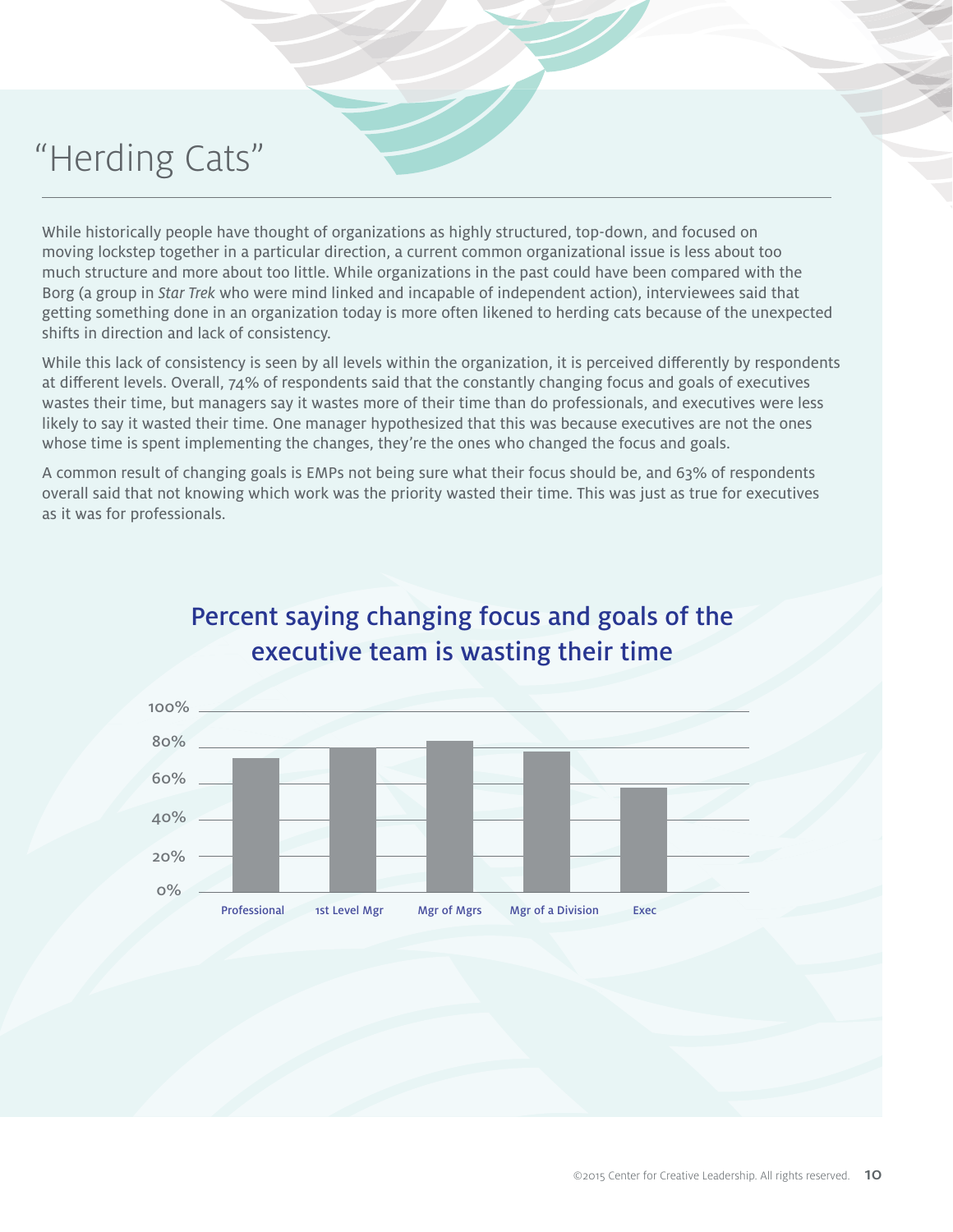There is a similar issue with decision-making within the organization. While 90% of respondents overall say that too many people being involved in decision-making wastes their time, 98% of those respondents were managers of managers. Executives, at only 76%, were significantly less likely to believe this. Many organizations believe that their personnel costs are too high and their employees at all levels aren't productive enough. One executive hypothesized that too many people being involved in decision-making likely is one reason why.



## Percentage saying too many people involved in decision-making is wasting their time

Think for a minute about how much time would be saved if these weren't issues. How much time would you get back if you knew who had the authority to make a decision, that person actually had that authority, and none of you had to worry that the decision would be overturned later because one of a dozen other people didn't get a chance to have their say first? How much time would be saved if the executive team was explicit about what it wanted and by when, and didn't either change its thinking or add to the goal once it was in process? How much time would be saved if everyone knew—and agreed on—what work had priority and worked on that basis? We believe that a great deal of time would be saved if even this level of consistency was achieved.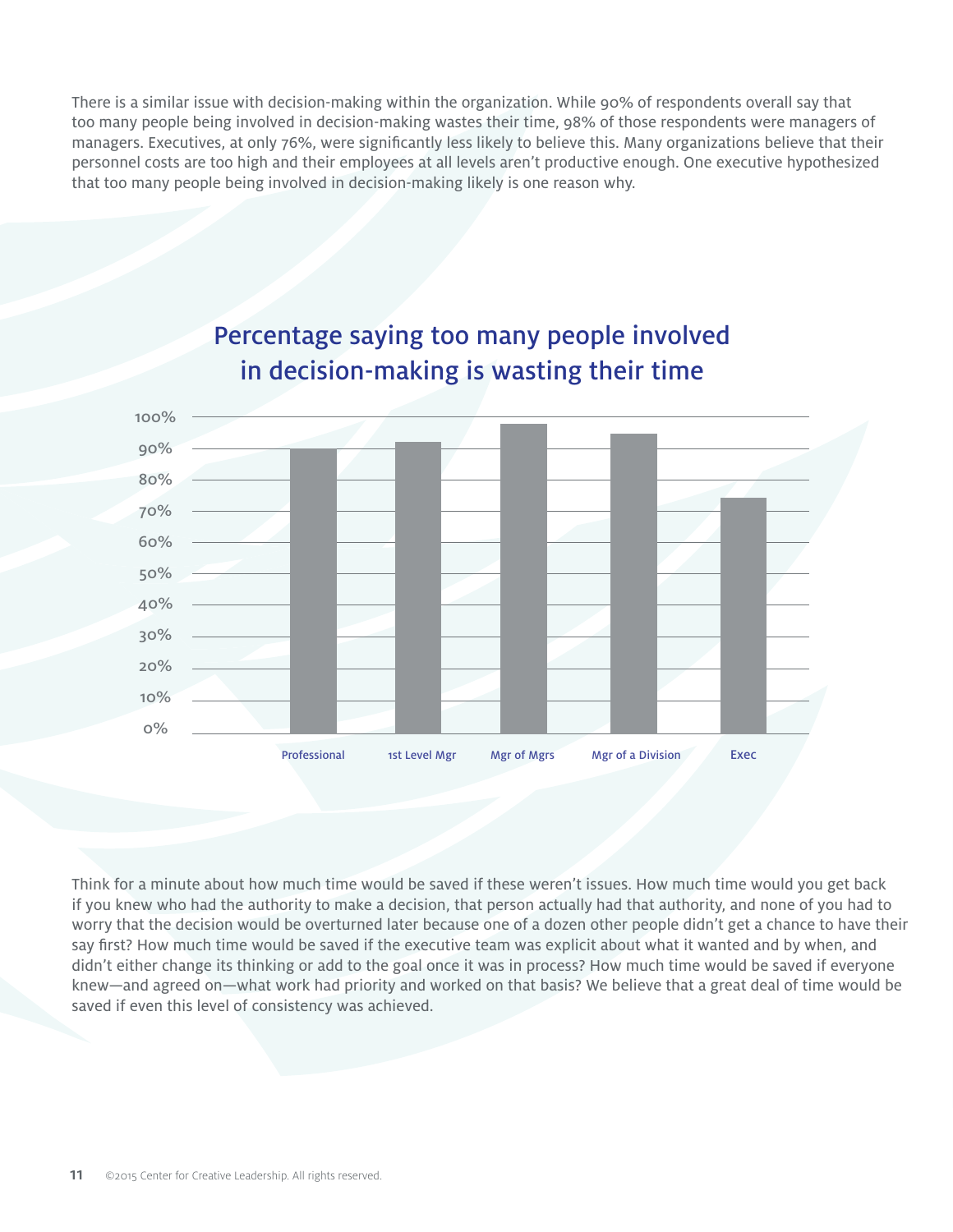## Time Waster

*"I literally do the job of three people."* An executive we interviewed talked about how two of her colleagues quit without warning. Rather than hiring replacements, her boss (the CIO) decided instead to have the executive take over the responsibilities of the two who had left, in addition to keeping her own. That meant she and her team were responsible for 10 divisions, while her remaining peers were each responsible for three. As a result of her simply having too much to do, work overall was slowed down for the ten divisions, key initiatives were not able to be implemented as effectively as they should have been, and mistakes were made that had to be fixed later. She said she knew she was wasting a lot of people's time because they had to wait for her to get to them or redo work because she hadn't had time to give them the direction they needed, but she was stuck because her boss would not hire replacements for the people who had left. *Eighty-three percent* of respondents said that situations like this—people having too big a job or too much to do—wasted their time. When an EMP's job is impossibly large, it impedes the progress of others who depend on that person in some way to get their work done. As a result of the bottleneck of one person with a job that is too big, other people's time gets wasted because they have to wait. Another consequence of the scope of a role being too big is that EMPs are more likely to make mistakes—mistakes, which then have to be fixed and which, in turn, wastes people's time and the organization's money. People at all levels see roles that are too large as a time waster for them.

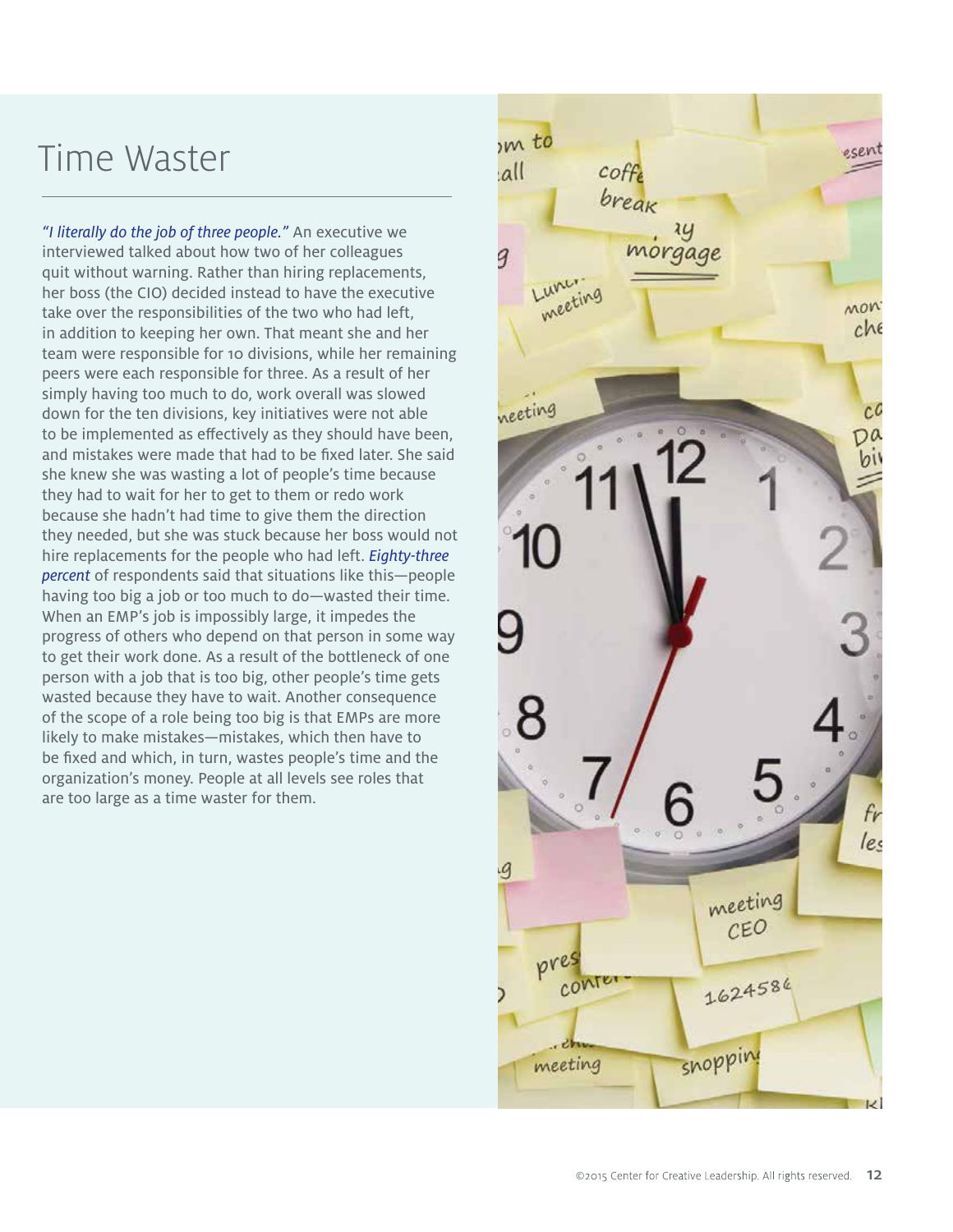## Poor Process

We were told that poor process is an almost inevitable outcome of herding cats. Poor processes often take the form of unnecessary e-mails, poorly planned or unnecessary meetings, poor project planning, and roles so large they create bottlenecks in the organization.

Ninety-six percent of respondents said that unnecessary e-mails waste their time (4% of respondents apparently believe that all e-mails they send and receive are necessary.)

In our sample, 90% of respondents say that poorly planned meetings waste their time, and 87% say that unnecessary meetings waste their time. Whether time is perceived as being wasted in meetings differs by level in the organization with people in the middle of the organization (managers) being most likely to say that their time is wasted in meetings that are unnecessary or poorly planned. Though a majority of respondents reported it, managers in particular reported that they are often invited to meetings they feel they can't turn down, and once they are there find that the meeting is a waste of their time. Executives are less likely than others to have an issue with meetings wasting their time; 74% of executives said that meetings waste their time, and 86% of executives said that poorly planned meetings waste their time.



### **Question:**

What wastes your time?

### **Answer:**

The amount of e-mail over silly things that could be handled over the phone, and sitting in meetings in which no one can make a decision.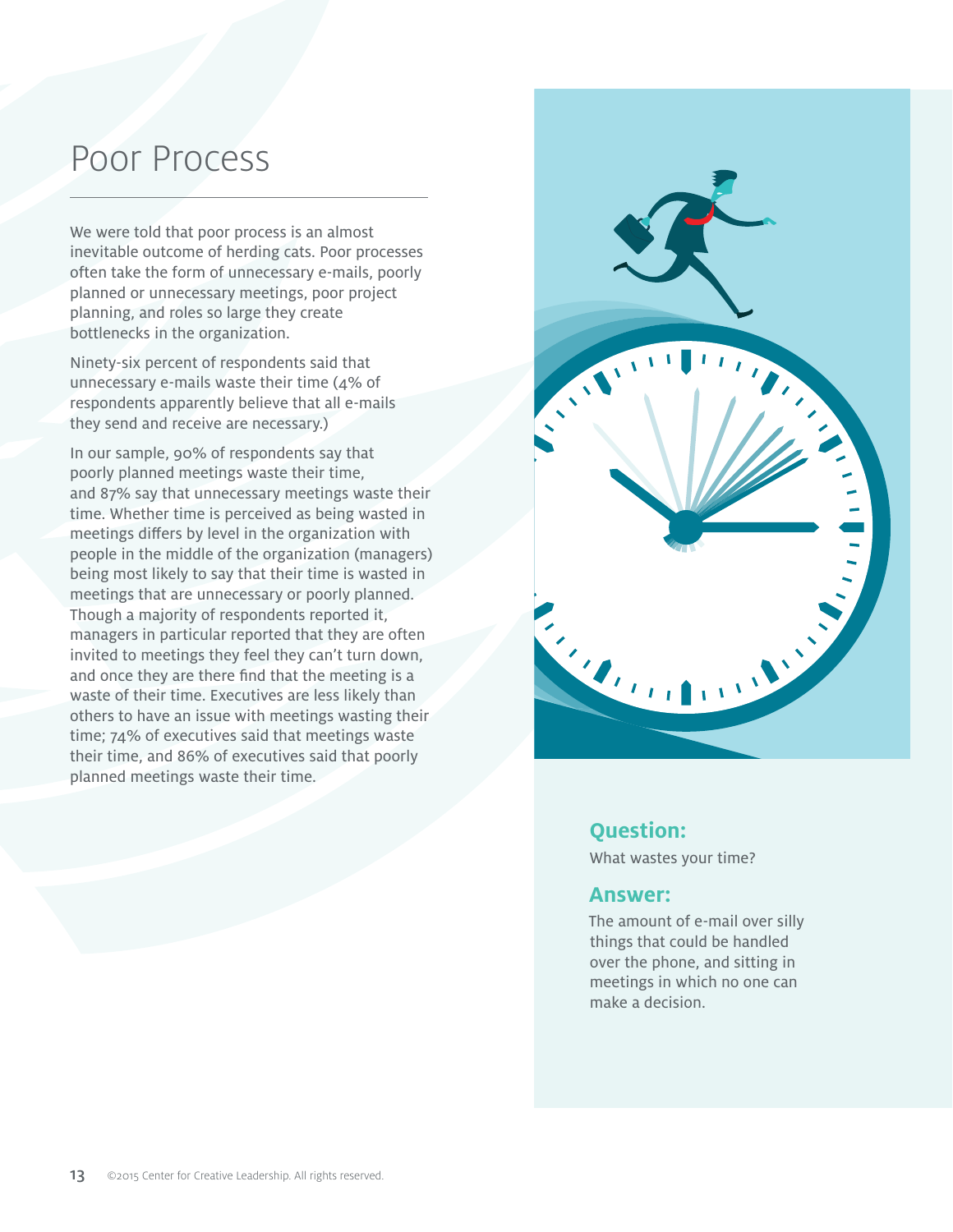## Percentage saying unnecessary meetings are wasting their time



Percentage saying poorly planned meetings are wasting their time

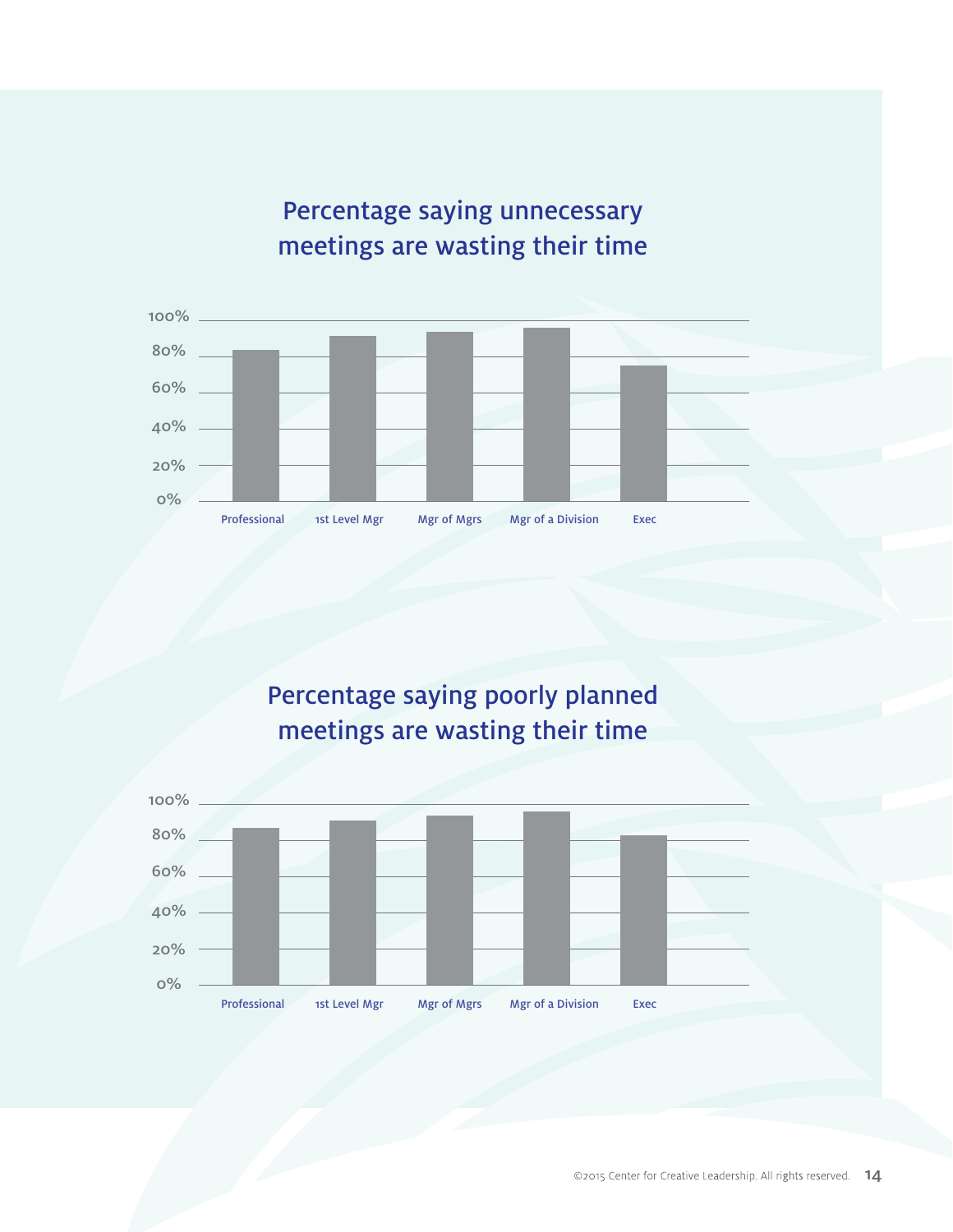Back-to-back meetings and multiple meetings scheduled at one time appear to be commonplace. For example, below is a typical week's meeting schedule of a tech manager who carries a smartphone to enable the flexible work her job requires because she manages teams in the United States, India, and China.

Notice that the manager has meetings starting as early as 7:30 a.m., and going as late as midnight. She is expected to have prepared for the morning meeting, including having read and made sense of all pertinent e-mails that came through the night before from the other teams. During the day she is in meetings about half of the day, and is sometimes scheduled to be in three meetings at once. Her last meeting typically ends at 11 p.m., and sometimes as late as midnight.

She pointed out that during this time she's also expected to check where all of the projects are, troubleshoot, manage executive perceptions of the process, communicate with clients about progress, create developmental opportunities for her team, and do her own work as a member of the team. During her interview she said there is time for lunch most days, which she typically spends checking in with staff members and quickly grabbing some food (no time for the walk outdoors that is recommended for stress reduction). All home-related chores, exercise, relaxation, etc., have to happen before 7 a.m., during those couple of hours around 8 p.m. when there are no conference calls, or after 10 p.m.

### Sample Weekly Calendar: Executive

#### Meeting times are blocked out. When there are two or three meetings simultaneously, that is indicated.

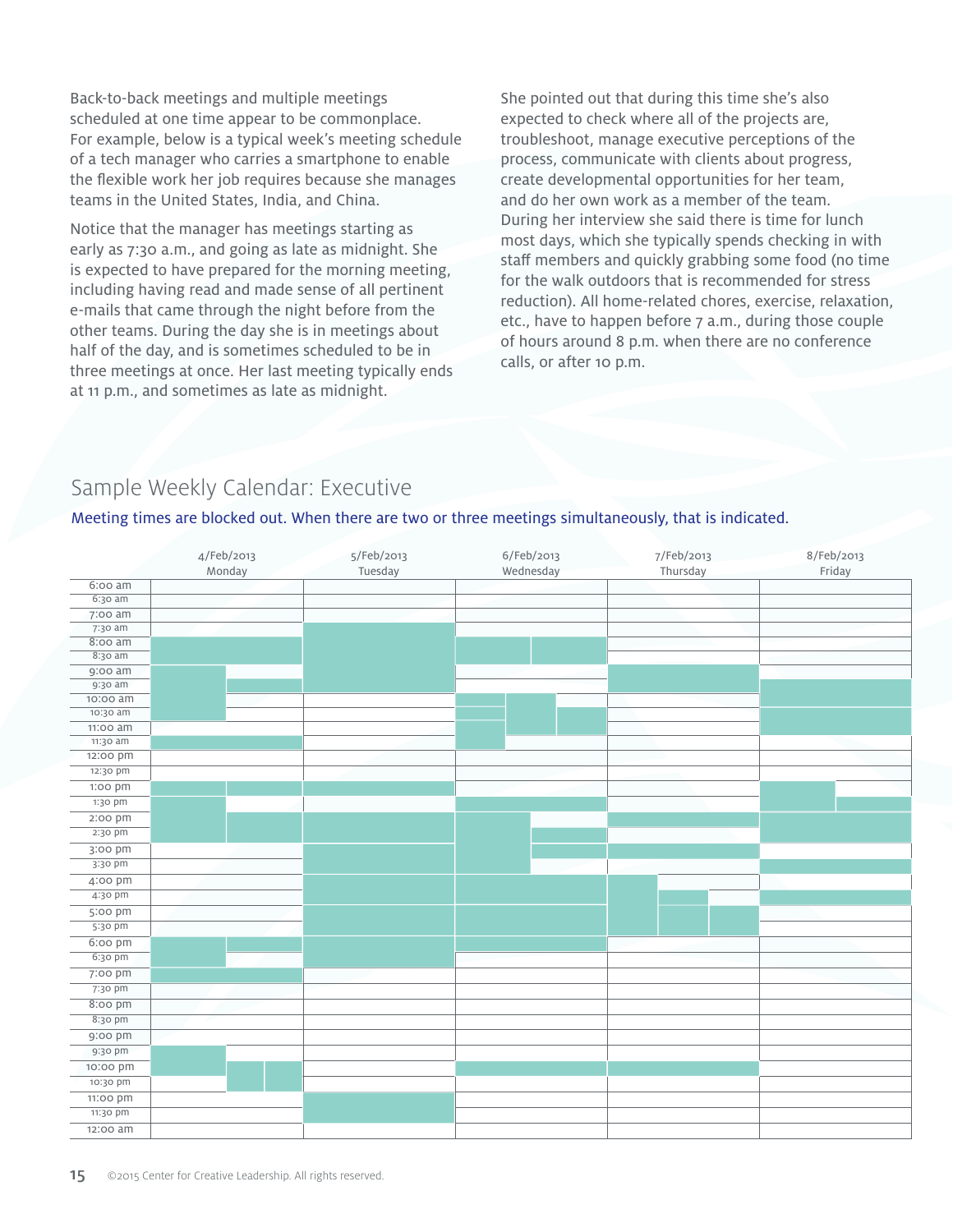It isn't just managers with teams on different continents who have such aggressive schedules. For example, consider a typical week's meeting schedule for an executive (VP in a \$10 billion food and beverage company). This executive works at the corporate headquarters, and does not have responsibility for teams outside of the United States. He said that about 40% of his meetings were either unnecessary or poorly planned, but he had to be in them nonetheless. Back-to-back meetings all day means that he has to take care of his deliverables in the evenings after he gets home. In between, he tries to spend time with his wife and children and attend to household responsibilities while responding to the constant flurry of e-mail that continues through dinner and until he goes to sleep. So it is the meetings that cause him to have to work "flexibly" in the evenings and on weekends to make up for the time he perceives that the organization has wasted.

### **Question:**

What wastes your time?

#### **Answer:**

We do everything at once: Things never come off the plate, only on and there is not an awareness at the senior levels of what it truly takes to get the work done.

### Sample Weekly Calendar: Executive

#### Meeting times are blocked out. When there are two or three meetings simultaneously, that is indicated.

| Thursday<br>Monday<br>Tuesday<br>Wednesday<br>Friday<br>6:00 am<br>6:30 am<br>7:00 am<br>7:30 am<br>8:00 am<br>8:30 am<br>9:00 am<br>9:30 am<br>10:00 am<br>10:30 am<br>11:00 am<br>11:30 am<br>12:00 pm<br>12:30 pm<br>1:00 pm<br>1:30 pm<br>$2:00$ pm<br>2:30 pm<br>$3:00$ pm<br>3:30 pm<br>4:00 pm<br>4:30 pm<br>5:00 pm<br>5:30 pm<br>6:00 pm<br>6:30 pm<br>$7:00$ pm<br>7:30 pm<br>8:00 pm<br>8:30 pm |         | 4/Feb/2013 | 5/Feb/2013 | 6/Feb/2013 | 7/Feb/2013 | 8/Feb/2013 |
|------------------------------------------------------------------------------------------------------------------------------------------------------------------------------------------------------------------------------------------------------------------------------------------------------------------------------------------------------------------------------------------------------------|---------|------------|------------|------------|------------|------------|
|                                                                                                                                                                                                                                                                                                                                                                                                            |         |            |            |            |            |            |
|                                                                                                                                                                                                                                                                                                                                                                                                            |         |            |            |            |            |            |
|                                                                                                                                                                                                                                                                                                                                                                                                            |         |            |            |            |            |            |
|                                                                                                                                                                                                                                                                                                                                                                                                            |         |            |            |            |            |            |
|                                                                                                                                                                                                                                                                                                                                                                                                            |         |            |            |            |            |            |
|                                                                                                                                                                                                                                                                                                                                                                                                            |         |            |            |            |            |            |
|                                                                                                                                                                                                                                                                                                                                                                                                            |         |            |            |            |            |            |
|                                                                                                                                                                                                                                                                                                                                                                                                            |         |            |            |            |            |            |
|                                                                                                                                                                                                                                                                                                                                                                                                            |         |            |            |            |            |            |
|                                                                                                                                                                                                                                                                                                                                                                                                            |         |            |            |            |            |            |
|                                                                                                                                                                                                                                                                                                                                                                                                            |         |            |            |            |            |            |
|                                                                                                                                                                                                                                                                                                                                                                                                            |         |            |            |            |            |            |
|                                                                                                                                                                                                                                                                                                                                                                                                            |         |            |            |            |            |            |
|                                                                                                                                                                                                                                                                                                                                                                                                            |         |            |            |            |            |            |
|                                                                                                                                                                                                                                                                                                                                                                                                            |         |            |            |            |            |            |
|                                                                                                                                                                                                                                                                                                                                                                                                            |         |            |            |            |            |            |
|                                                                                                                                                                                                                                                                                                                                                                                                            |         |            |            |            |            |            |
|                                                                                                                                                                                                                                                                                                                                                                                                            |         |            |            |            |            |            |
|                                                                                                                                                                                                                                                                                                                                                                                                            |         |            |            |            |            |            |
|                                                                                                                                                                                                                                                                                                                                                                                                            |         |            |            |            |            |            |
|                                                                                                                                                                                                                                                                                                                                                                                                            |         |            |            |            |            |            |
|                                                                                                                                                                                                                                                                                                                                                                                                            |         |            |            |            |            |            |
|                                                                                                                                                                                                                                                                                                                                                                                                            |         |            |            |            |            |            |
|                                                                                                                                                                                                                                                                                                                                                                                                            |         |            |            |            |            |            |
|                                                                                                                                                                                                                                                                                                                                                                                                            |         |            |            |            |            |            |
|                                                                                                                                                                                                                                                                                                                                                                                                            |         |            |            |            |            |            |
|                                                                                                                                                                                                                                                                                                                                                                                                            |         |            |            |            |            |            |
|                                                                                                                                                                                                                                                                                                                                                                                                            |         |            |            |            |            |            |
|                                                                                                                                                                                                                                                                                                                                                                                                            |         |            |            |            |            |            |
|                                                                                                                                                                                                                                                                                                                                                                                                            |         |            |            |            |            |            |
|                                                                                                                                                                                                                                                                                                                                                                                                            |         |            |            |            |            |            |
|                                                                                                                                                                                                                                                                                                                                                                                                            | 9:00 pm |            |            |            |            |            |
| 9:30 pm                                                                                                                                                                                                                                                                                                                                                                                                    |         |            |            |            |            |            |
| 10:00 pm                                                                                                                                                                                                                                                                                                                                                                                                   |         |            |            |            |            |            |
| 10:30 pm                                                                                                                                                                                                                                                                                                                                                                                                   |         |            |            |            |            |            |
| 11:00 pm                                                                                                                                                                                                                                                                                                                                                                                                   |         |            |            |            |            |            |
| 11:30 pm                                                                                                                                                                                                                                                                                                                                                                                                   |         |            |            |            |            |            |
| 12:00 am                                                                                                                                                                                                                                                                                                                                                                                                   |         |            |            |            |            |            |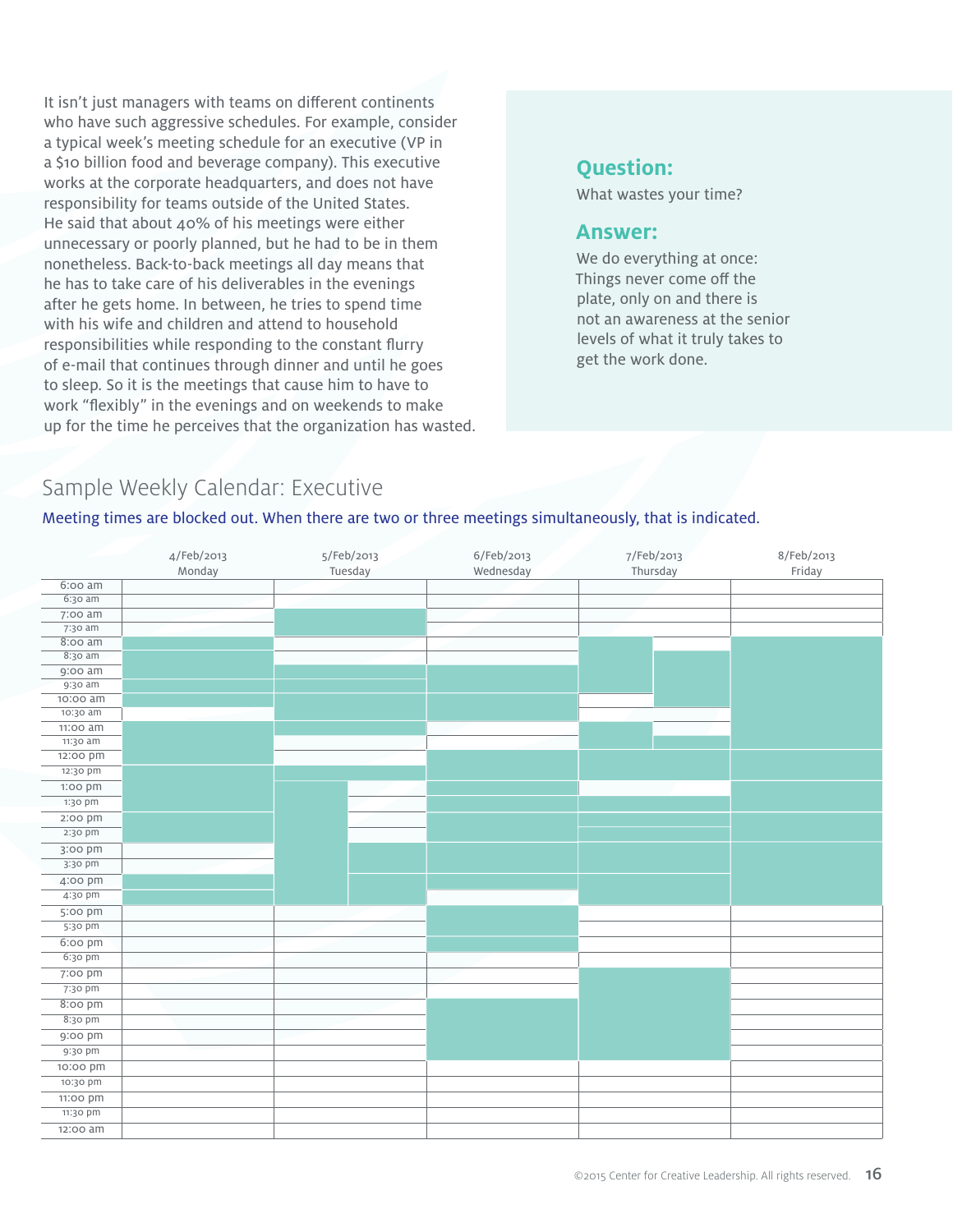The executive commented on how much each of these meetings cost the organization. He pointed out that for this one week, about \$4,000 of his \$5,000 salary was allocated to meetings. He said he would sit in meetings occasionally and calculate the actual cost of that meeting, and was distressed by how much of personnel costs he saw being spent on meetings.

Finally, 87% of respondents overall said that their time is wasted as a result of poor project planning, and some interviewees wondered if meetings proliferate to compensate for poor planning in general. They said it appeared to them as if people have meetings in hopes that the work will get done during the meetings, rather than actually planning to get the work done and then using the meeting to plan the next stage of the initiative.

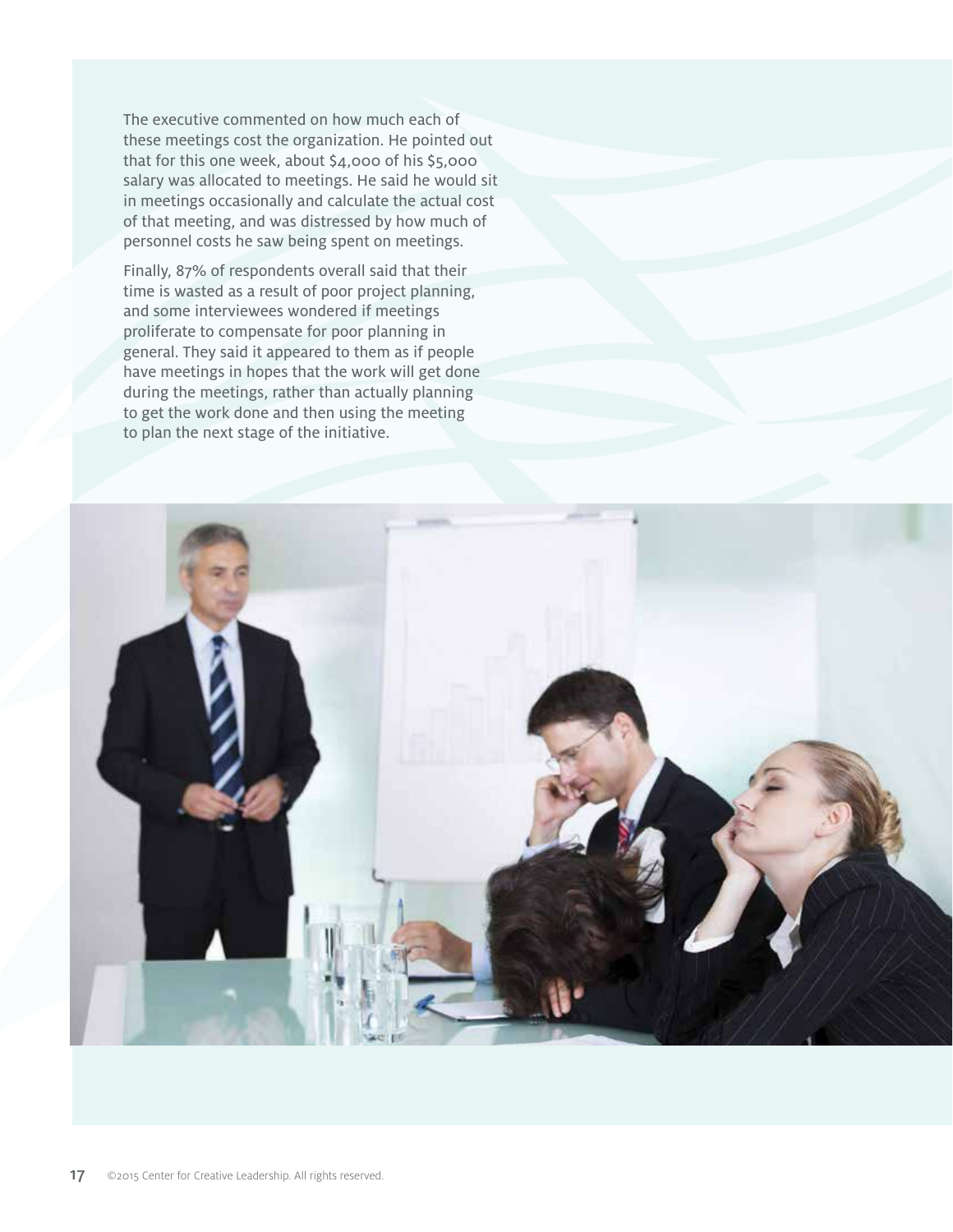# Inadequate Infrastructure

Complaints about inadequate technology (both hardware and software) are common in organizations. In our survey, 78% of respondents said that inadequate technology systems waste their time, and 84% of respondents said that slow computers waste their time. One EMP calculated that his computer was so slow it wasted at least 30 minutes every day booting up, loading programs, accessing documents, sending print jobs, saving documents, and shutting down. That is 6.2% of every workday wasted. That means \$6,200 of every \$100,000 in salary is wasted. He questioned the cost-efficiency calculation since a new computer would cost the organization about \$2,000.

### **Question:**

What wastes your time?

### **Answer:**

Printer problems. The computer systems are not reliable, nor integrated.

### **Question:**

What wastes your time?

#### **Answer:**

We have old technology that increases work . . . The best way to fix it is to take a proactive approach and determine what we need to do business going forward and figure out how much it would cost.

It isn't just the hardware that's an issue; we were told that software is also often inadequate. Organizations often get used to using one software system (with updates), and don't move to a new system when a more efficient one appears. Younger employees often are most vocal about this because they see how much more efficient they could be, and, therefore, perceive the older systems as wasting their time. Many interviewees complained vociferously about the old technology the executives continued to insist on using, which the interviewees calculated cost them (the lower-level staff) hundreds of lost hours every year. In most cases the executives were uninterested in moving to a more efficient system (they were used to this one), were unimpressed with the lost time, and said that the lower-level staff would just have to work the longer hours.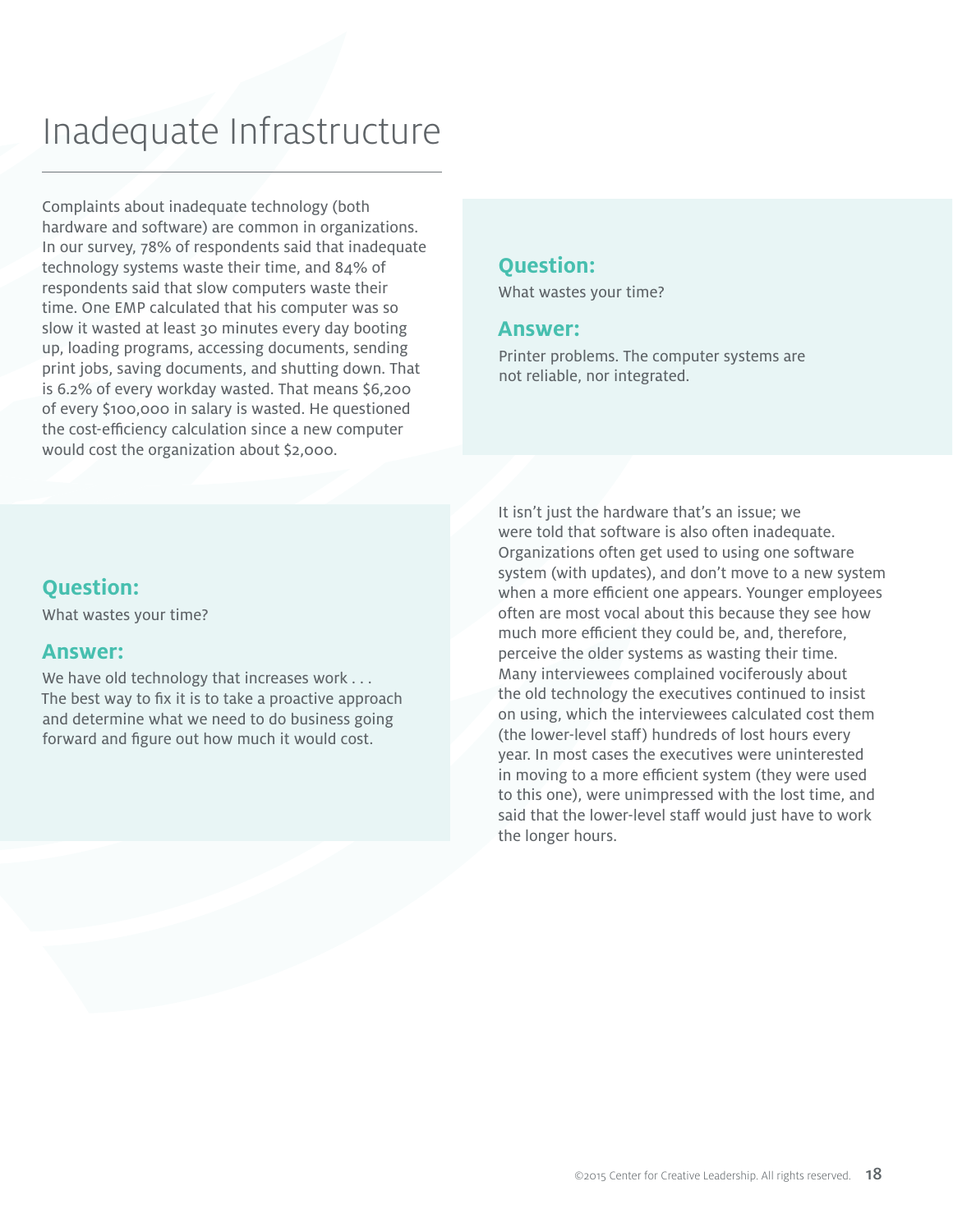# What To Do About Time Wasters

| <b>Time Waster</b>                                     | <b>Fix</b>                                                                                                                                                                                                                                                                                   |  |
|--------------------------------------------------------|----------------------------------------------------------------------------------------------------------------------------------------------------------------------------------------------------------------------------------------------------------------------------------------------|--|
| Slow computers                                         | Calculate the costs of keeping the slow computers, and<br>determine whether it is more cost-effective in terms of staff<br>time and engagement to buy computers that can effectively<br>use current software.                                                                                |  |
| Inadequate technology systems                          | Calculate costs of retaining current technology systems, and<br>determine whether it is more cost-effective in terms of staff<br>time and engagement to invest in more efficient technologies.                                                                                               |  |
| Too many people involved in decision-making            | Provide clear and specific roles to identify who is<br>accountable for making decisions and who is accountable for<br>executing on the decision. See: "Who has the D?" from Harvard<br>Business Review. <sup>4</sup>                                                                         |  |
| Constantly changing focus/goals from<br>executive team | Develop a simple, rigorously researched strategy-and then<br>stick with it (barring extreme market shifts). See: "Turning<br>Great Strategy into Great Performance <sup>5"</sup> from Harvard<br><b>Business Review.</b>                                                                     |  |
| Not knowing which work has priority                    | Communicate which work has priority, based on the strategy.<br>See: "Turning Great Strategy into Great Performance <sup>6</sup> " from<br><b>Harvard Business Review.</b>                                                                                                                    |  |
| Unnecessary e-mails                                    | It is likely impossible to end unnecessary e-mails, so learn how<br>to better manage them. See: "Stop E-mail Overload." http://<br>blogs.hbr.org/hmu/2012/02/stop-e-mail-overload-1.html <sup>7</sup>                                                                                        |  |
| Unnecessary meetings                                   | Require every participant to be told ahead of time what their<br>role is in the meeting, and what the outcome of the meeting<br>is going to be. See: "Guide to Making Every Meeting Better."<br>http://hbr.org/product/guide-to-making-everymeeting-matter/<br>an/10755-PDF-ENG <sup>8</sup> |  |
| Poorly planned meetings                                | Require agendas be provided enough in advance of the<br>meeting so participants can be prepared. See: "Guide to<br>Making Every Meeting Better." http://hbr.org/product/guide-<br>to-making-everymeeting-matter/an/10755-PDF-ENG <sup>9</sup>                                                |  |
| Poor project-planning                                  | Require effective project-planning. See: http://hbr.org/1998<br>/03/bringing-discipline-to-project-management/ar/1 <sup>10</sup>                                                                                                                                                             |  |
| Too big a job/too much to do                           | Reduce the size of the role through hiring new staff,<br>redeploying staff, streamlining processes, or really<br>eliminating tasks. See: "Who has the D?" from Harvard<br>Business Review. <sup>11</sup>                                                                                     |  |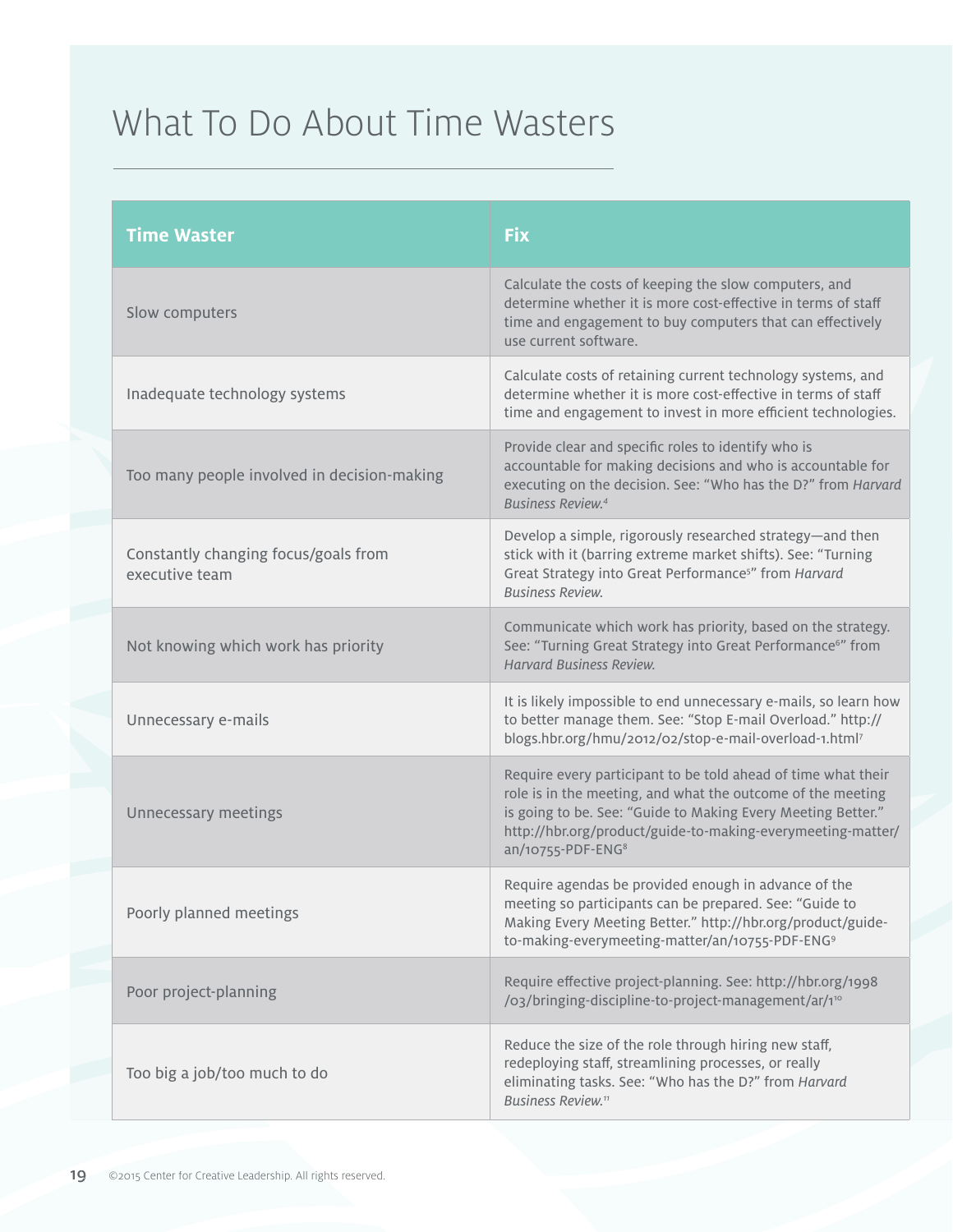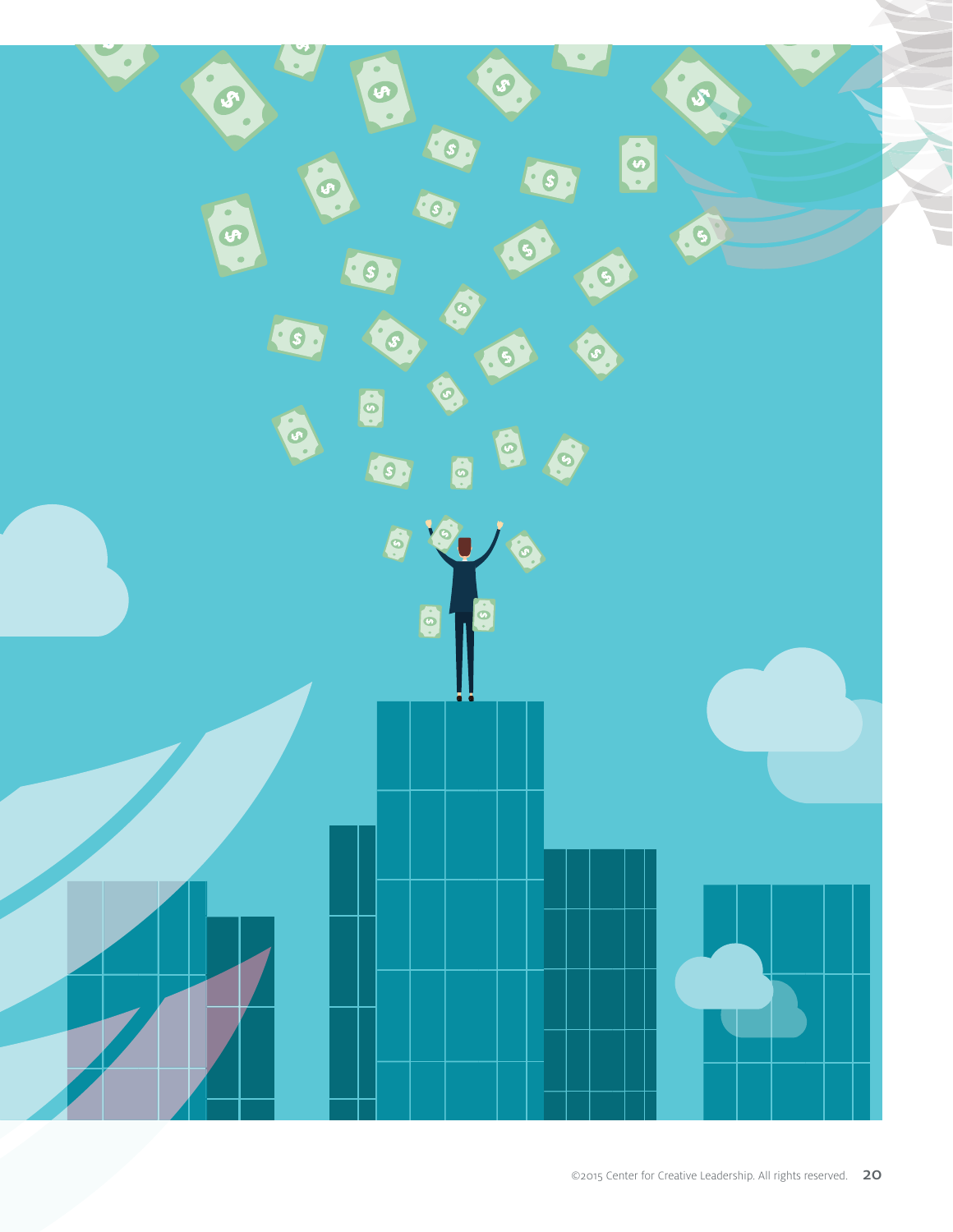## Conclusion

Organizational inefficiency is not new. Organizations have always wasted their employees' time, in one way or another. But in the past, technological limitations largely prevented employees from paying the price for many organizational inefficiencies. Today organizations have a new tool they can use to shift the costs of that wasted time to the individual. How to manage the demand for increased production without needing to be more efficient or hire more people? Issue EMPs smartphones, declare yours a "flexible workplace," and increase the workweek from 8/5 to 24/7.

At the same time, people desire flexible work, and accept their smartphones and the 72-plus hours a week they spend in contact with their work. They appreciate the flexibility the handheld technology affords them, even if they do often feel they are working sweatshop hours. What they resent is their time being wasted. Fundamentally, it's an equity issue. Many EMPs expect that they will need to be available almost every waking hour of the workweek, and often on weekends and holidays. They can deal with that expectation, as long as the organization doesn't also waste their time, and then require them to work evenings and weekends and holidays to make up for time wasted due to well-known organizational inefficiencies. But the organization does waste their time, and when they complain the boss may say supportive things, but they continue to find themselves having to finish work at home because their time was wasted during the workday.

In many cases the leaders who understand the issues are clearly also frustrated, and either think that there is no way to change the situation because of the leadership above them, or just can't find a justification for spending the money or time or political capital to reduce the time wasters. Often the higher-level managers (managers of managers and managers of a function or division) are in an even worse situation than the people who report to them. They are invited to more meetings, receive more e-mail, and have to provide direction to the staff below them in the organizational hierarchy when they themselves aren't getting adequate direction from their leaders.

Some leaders we interviewed shrugged and said this is just what business takes today. They said that people can work long hours, and there is no organizational incentive to fix these problems. Why fix what's not broken? So what if people have to be connected to work so many hours a day? Making changes to technology and fixing jobs that are too big costs money, and fixing decisionmaking and meeting norms costs political capital. Why spend either when there is no imminent disaster requiring you to do so?

One compelling justification for fixing these problems has to do with talent management. If your organization says that your competitive advantage lies in your talent at every level, and that talent is your first priority, shouldn't not wasting that talent's time and not aggravating them unnecessarily be the second priority? After all, if your organization makes money based on their contribution, doesn't it make sense to maximize their contribution by not wasting their time? Yes, they can work "flexibly" to make up the time that the organization has wasted, but who do you think is more effective, strategic, and innovative, and more likely to stick around when headhunters try to lure them away: talent who feels you respect them and their time, or talent who believes you prioritize everything else above them?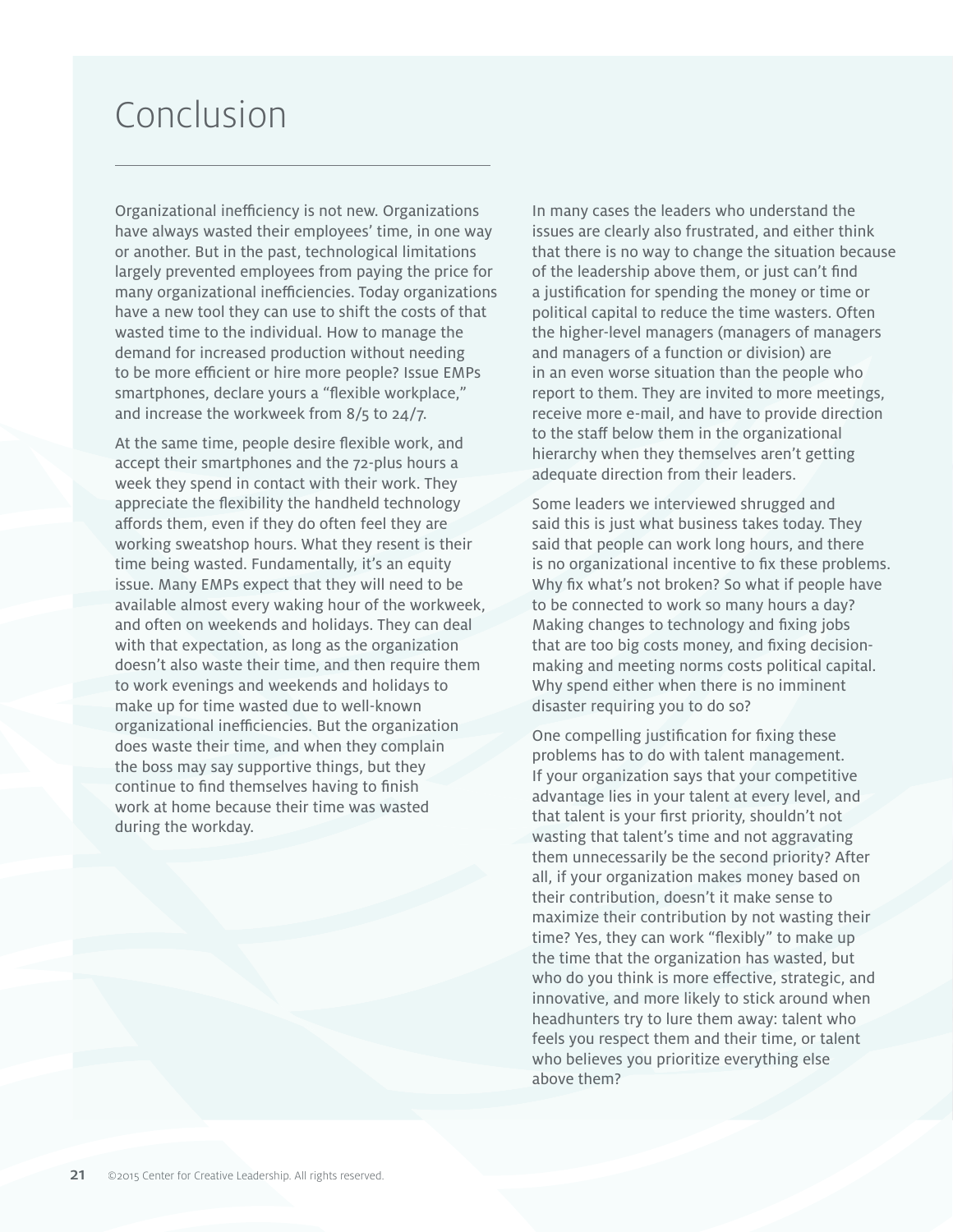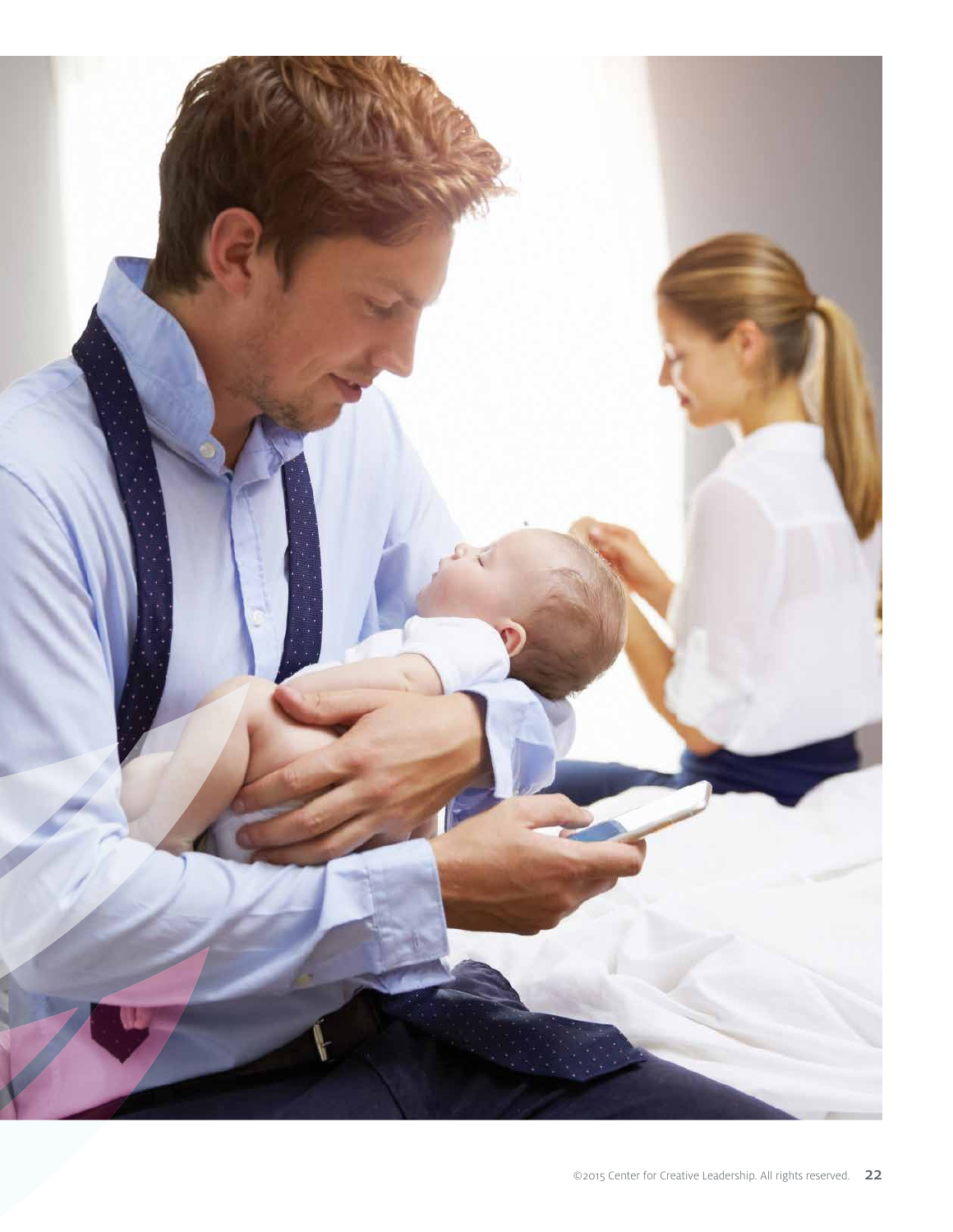# Endnotes

- 1 Meyer, E. (2012, October 9). An epic of overtime? Working long hours is related to a host of health problems, from heart disease to depression. Retrieved from http://the 2x2project.org/an-epidemic-of-overtime/
- 2 Study: Checking smartphones increases stress. (2012, January 17). University of Worcester, England, study reported by A. Chansanchai on msnbc.com. Retrieved from http://digitallife.today.com/\_ news/2012/01/17/10168183-study-checking-smartphones-increases-stress?lite
- 3 Slaughter, A. (2012, July-August). Why women still can't have it all. The Atlantic. Retrieved from http://www. theatlantic.com/magazine/archive/2012/07/why-women-still-cant-have-it-all/309020/
- 4, 11 Rogers, P., & Blenko, M. (2006, January). Who has the D? How clear decision roles enhance organizational performance. Harvard Business Review. Available from http://hbr.org/product/who-has-the-d-how-cleardecision-roles-enhance-organizational-performance/an/R0601D-PDF-ENG
- 5, 6 Mankins, M. C., & Steele, R. (2005, July). Turning great strategy into great performance. Harvard Business Review. Available from http://hbr.org/2005/07/turning-great-strategy-into-great-performance/ar/1
- 7 Gallo, A. (2012, February 21). Stop e-mail overload. Retrieved from http://blogs.hbr.org/hmu/2012/02/stop-email-overload-1.html
- 8,9 Ashkenas, R., Craumer, M., Tjan, A., Trapani, G., Silverman, D., Heifetz, J., ... Raffoni, M. (2011, April 11). HBR guide to making every meeting matter. Harvard Business Review. Available from http://hbr.org/product/ guide-to-making-every-meeting-matter/an/10755-PDF-ENG
- <sup>10</sup> Elton, J., & Roe, J. (1998, March). Bringing discipline to project management. *Harvard Business Review*. Available from http://hbr.org/1998/03/bringing-discipline-to-project-management/ar/1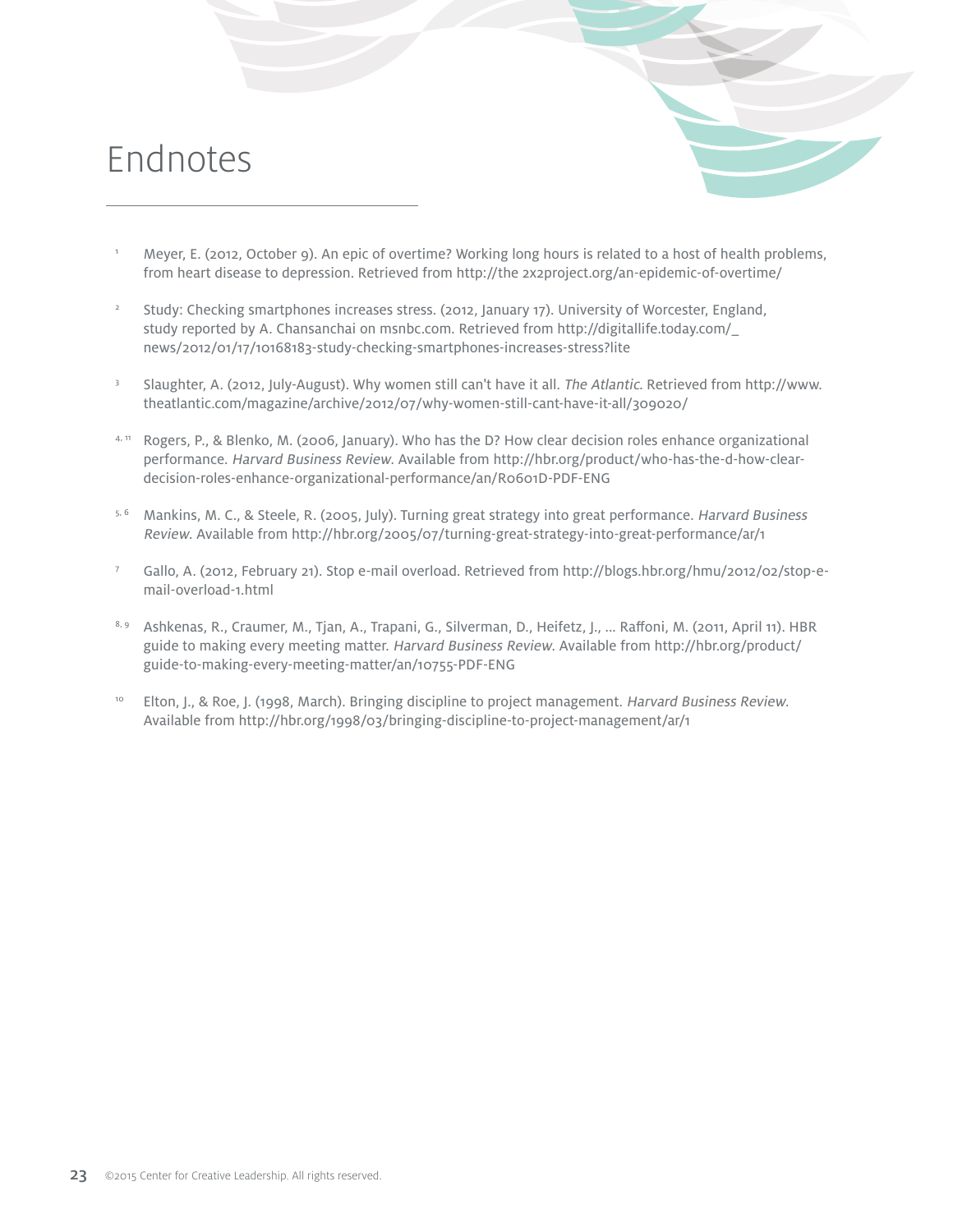## About the Author

**Jennifer J. Deal, PhD,** is a senior research scientist at the Center for Creative Leadership (CCL®) in San Diego, California, an affiliated research scientist at the Center for Effective Organizations at the University of Southern California, and a contributor to *The Wall Street Journal's* "Experts" panel on leadership. Her work focuses on global leadership and generational differences, and has been featured in such media outlets as *The Wall Street Journal, New York Times, The Guardian, strategy+business, Forbes, South China Morning Post, Globe and Mail, and Training Development* magazine. She is the manager of CCL's World Leadership Survey and the Emerging Leaders research project. In 2002 Jennifer Deal coauthored Success for the *New Global Manager* (Jossey-Bass/Wiley Publishers), and has published articles on generational issues, the strategic use of information in negotiation, executive selection, cultural adaptability, global management, and women in management. Her second book *Retiring the Generation Gap* (Jossey-Bass/Wiley Publishers) was published in 2007. An internationally recognized expert on generational differences, she has spoken on the topic on six continents (North and South America, Europe, Asia, Africa, and Australia). She is currently working on a book about how to manage the millennial generation, which is scheduled to be published in January 2016 by McGraw-Hill Publishers. She holds a BA from Haverford College and an MA and PhD in industrial/organizational psychology with a specialty in political psychology from The Ohio State University.